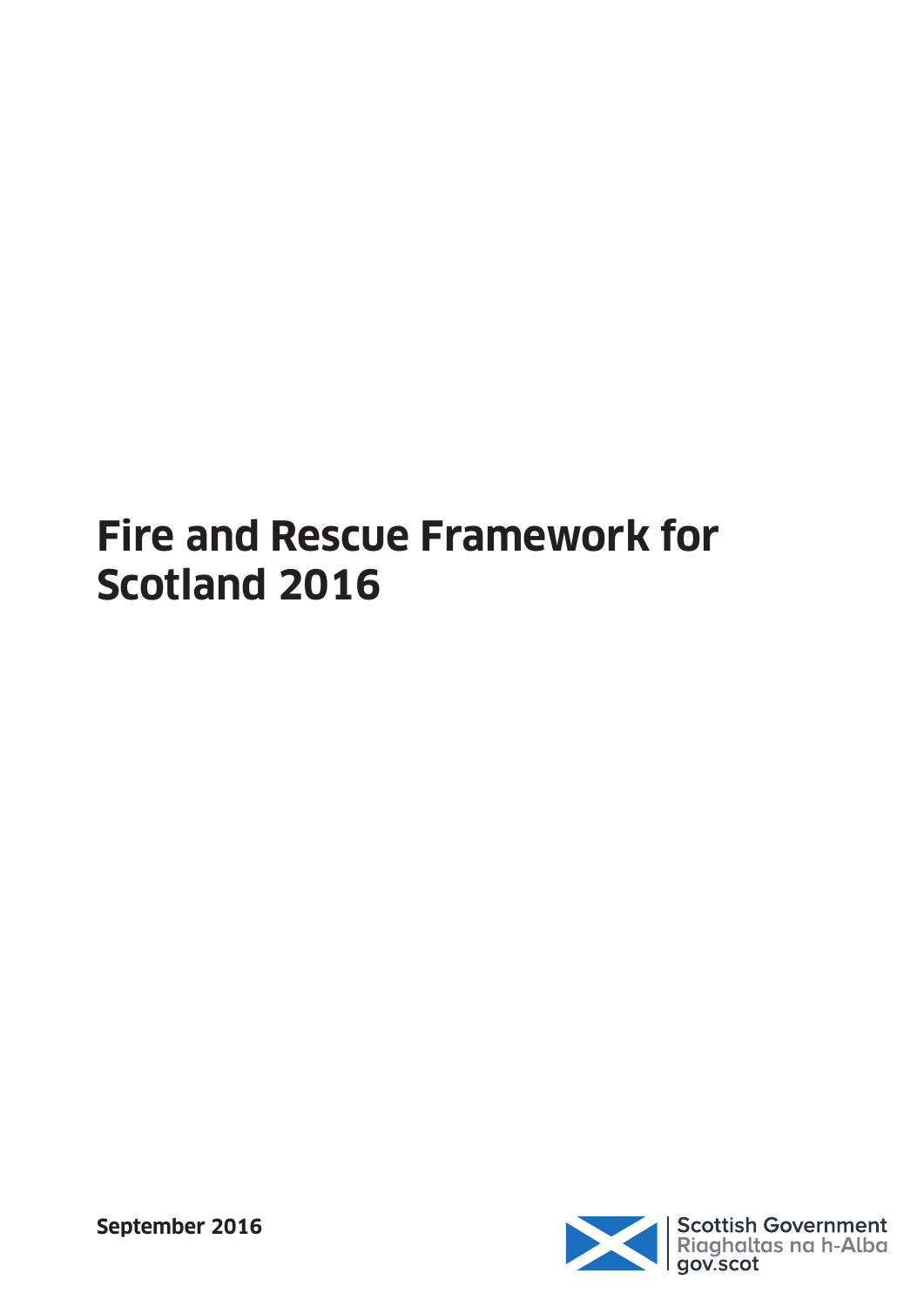## **FIRE & RESCUE FRAMEWORK FOR SCOTLAND 2016**

## **Ministerial Foreword**



This Government has a clear vision for Scotland, one of a fair, equal and prosperous nation with opportunity for us all to thrive. Growing an economy that is strong and inclusive, putting local communities more in charge of the decisions that shape their lives and tackling inequality are central to us achieving this ambition. Clearly, our efforts to drive forward reform of our public services will be key to our success.

It is important that our approach in delivering fire and rescue services in Scotland reflects and promotes the vision we have set out. By promoting the safety and wellbeing of communities across the country, we can create a Scotland which is attractive in terms of investment and opportunity, supporting us to deliver the inclusive growth that is necessary in order for our country to be a success.

The strategic priorities for the Scottish Fire and Rescue Service (SFRS) set out within this Framework are key to us delivering this goal. The priorities represent our high level ambition for what we want from a modern, skilled and dynamic fire and rescue service. A service which carries the shared values of all of our public sector; a service which works to combat the threats and risks of modern times; a service that brings national consistency, coordination and specialist resource; and a service that holds local delivery at its heart - that has the support of local communities and that is focused on priorities which are relevant to, and serve the interests of, local people.

The strategic priorities set out within the previous Fire Framework 2013 have now been in place for over three years and have provided clear direction for the SFRS through its critical first years of operation. Now is the time to build on that experience of Fire Reform transition and to implement a new set of priorities which reflect our aspirations and expectations for the future.

With this Framework setting the overarching strategic direction for fire and rescue provision in Scotland, it is now for the SFRS to set out in its second strategic plan how it proposes to deliver against these priorities. The strategic plan is the vehicle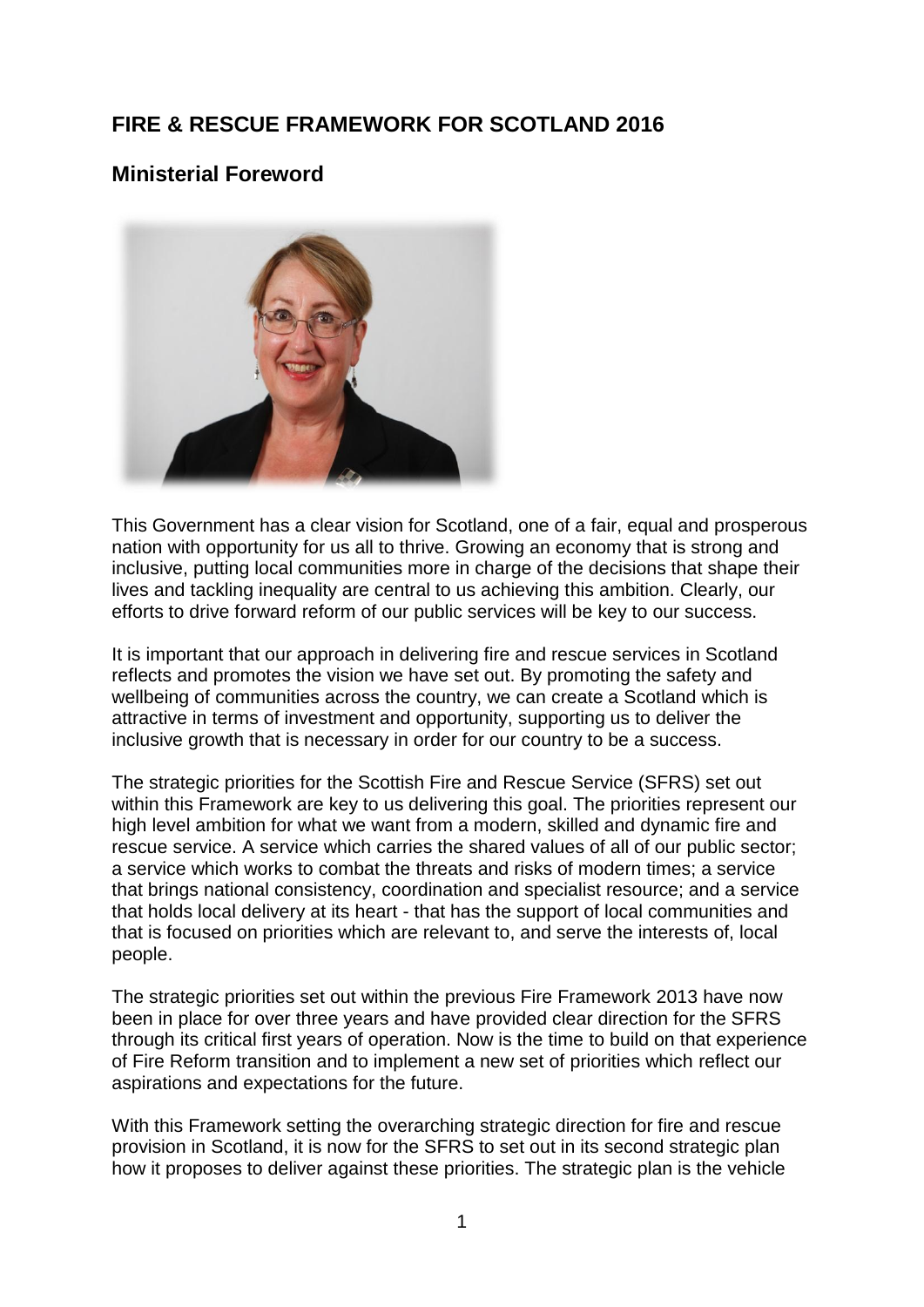through which the SFRS explains how it will approach those challenges in its pursuit of delivering a world class fire and rescue service.

Despite the significant changes to Scotland"s public sector landscape, service delivery, as always, comes first, and I both thank and congratulate the brave men and women within the SFRS who we know work tirelessly to keep us safe. Firefighters do an extremely difficult and challenging job, often putting themselves at risk to keep the people of Scotland safe from harm. They do an outstanding job and provide a great service for Scotland"s communities.

Annabelle Enriq

**Annabelle Ewing**  Minister for Community Safety and Legal Affairs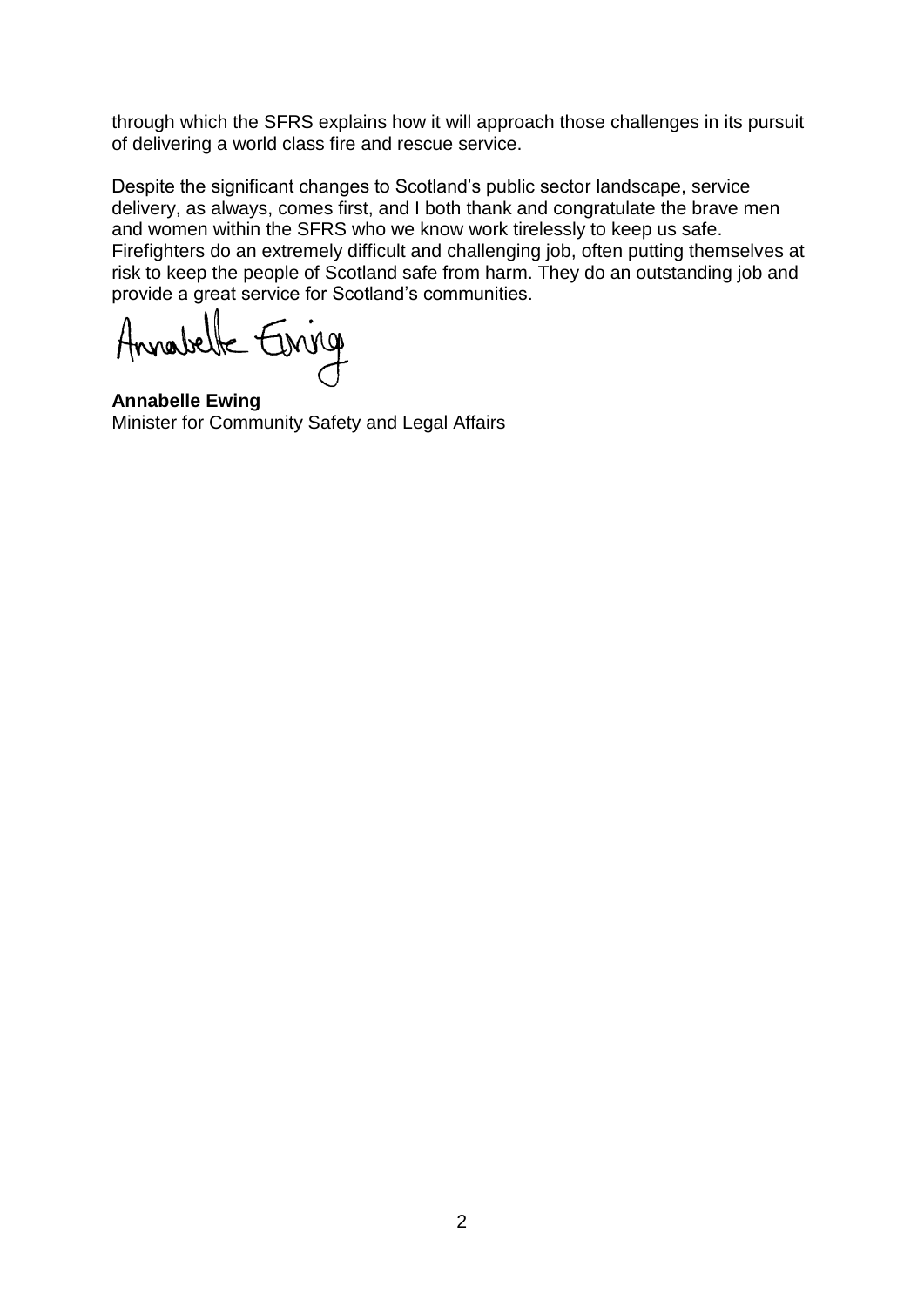## **Introduction and Context**

The **Fire and Rescue Framework for Scotland 2016** ("the Framework") sets out Scottish Ministers" expectations of the Scottish Fire and Rescue Service (SFRS). The Framework provides the SFRS with strategic priorities and objectives, together with guidance on how the delivery of its functions should contribute to the Scottish Government"s purpose.

#### **Legislative basis**

The Scottish Fire and Rescue Service was established as a single national organisation by the Police and Fire Reform (Scotland) Act 2012<sup>7</sup> ('the 2012 Act') to provide fire and rescue services across Scotland. The 2012 Act also amended the Fire (Scotland) Act 2005<sup>2</sup> ('the 2005 Act') to take account of fire reform and further modernise and update the functions of the  $SFRS<sup>3</sup>$ .

Scottish Ministers have a statutory duty<sup>4</sup> to prepare a Fire and Rescue Framework for Scotland setting priorities and objectives and providing guidance to the SFRS on the execution of its functions. The SFRS has a statutory duty<sup>5</sup> to have regard to the Framework when preparing its Strategic Plan which sets out how it will deliver its functions as well as setting out the outcomes which will be used to measure its performance in doing so. The outcome measures set out in the SFRS"s Strategic Plan will be accompanied by specific targets linked to the delivery of the strategic priorities and objectives specified in this Framework.

#### **Strategic Priority 1: Performance Measures**

The SFRS must, in discussion with the Scottish Government, specify appropriate performance measures to support its Strategic Plan, for the delivery of outcomes relating to the strategic priorities and objectives set out in this Framework.

#### **Contribution to the Scottish Government's Purpose and National Outcomes**

The Scottish Government"s purpose is "to focus public services on creating a more successful country, with opportunities for all of Scotland to flourish, through increasing sustainable economic growth". The SFRS has a vital role in securing this priority and is expected to work together with other public services to contribute towards it.

1

<sup>1</sup> <http://www.legislation.gov.uk/asp/2012/8>

<sup>2</sup> <http://www.legislation.gov.uk/asp/2005/5>

<sup>&</sup>lt;sup>3</sup> Further functions of SFRS are set out in the Fire (Additional Function) Scotland Order 2005 <http://www.legislation.gov.uk/cy/ssi/2005/342/made>

 $4\overline{)}$  Section 40 of the 2005 Act  $-$ 

[http://www.legislation.gov.uk/asp/2005/5/part/2/chapter/8/crossheading/fire-and-rescue-framework](http://www.legislation.gov.uk/asp/2005/5/part/2/chapter/8/crossheading/fire-and-rescue-framework-for-scotland)[for-scotland](http://www.legislation.gov.uk/asp/2005/5/part/2/chapter/8/crossheading/fire-and-rescue-framework-for-scotland)

 $5$  Section 41A of the 2005 Act, as amended by the 2012 Act  $$ <http://www.legislation.gov.uk/asp/2012/8/section/114>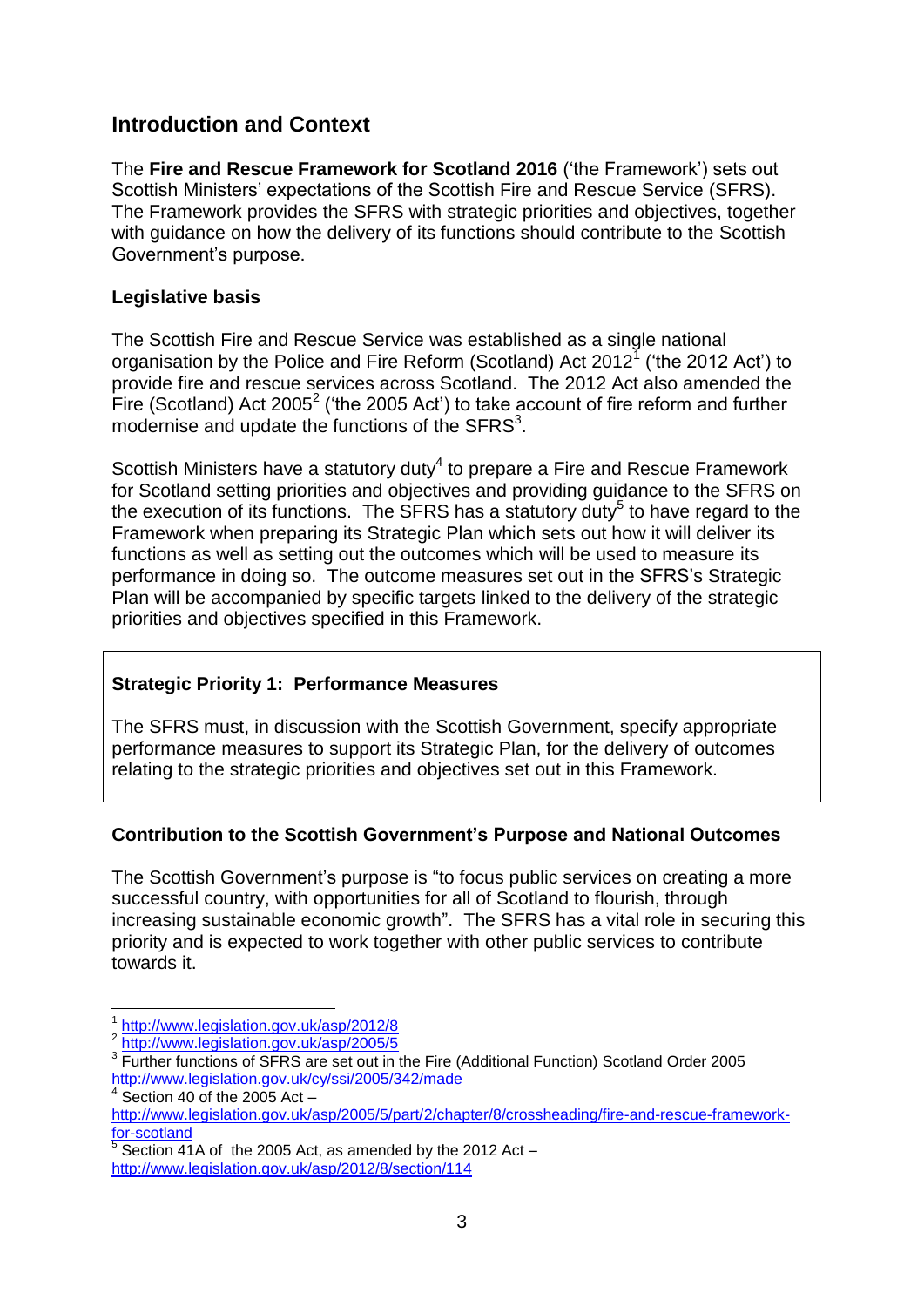The SFRS"s delivery of the priorities and objectives set out in this Framework will also help to achieve the Scottish Government"s purpose by contributing to the delivery of the National Outcomes<sup>6</sup>, including:

- we live longer, healthier lives (National Outcome 6);
- we live our lives safe from crime, disorder and danger (National Outcome 9);
- we have improved the life chances for children, young people and families at risk (National Outcome 8);
- we have strong, resilient and supportive communities where people take responsibility for their own actions and how they affect others (National Outcome 11); and
- our public services are high quality, continually improving, efficient and responsive to local people's needs (National Outcome 16).

#### **SFRS purpose**

It is no longer the case that the SFRS simply responds to fires when they arise, although that remains a vital element in keeping people safe. Its role has expanded over time and that expansion is reflected in the purpose of the SFRS, which was set as part of the Police and Fire Reform process in 2013:

#### **The main purpose of the Scottish Fire and Rescue Service is to work in partnership with communities and with others in the public, private and third sectors, on prevention, protection and response, to improve the safety and well-being of people throughout Scotland**<sup>7</sup> **.**

The SFRS"s purpose embodies the Scottish Government"s aspirations for the Service to achieve better outcomes for the people of Scotland. In carrying out its purpose the SFRS should increasingly work with its partners to identify and focus on mitigating risks facing communities, including, but not exclusively, risks from fire, in order to keep communities and citizens safe and promote their well-being.

#### **Embedding the benefits of reform and ensuring continuous improvement**

Audit Scotland's 2015 review of Fire Reform<sup>8</sup> concluded that the Scottish Government and the SFRS managed the merger of the eight fire and rescue services effectively. Audit Scotland also concluded that the performance of the SFRS is improving and that the move from eight local fire and rescue services to a national organisation has enhanced the scrutiny and challenge of the SFRS.

 6 <http://www.gov.scot/About/Performance/scotPerforms/outcome>

<sup>&</sup>lt;sup>7</sup> The Fire and Rescue Framework for Scotland 2013 <http://www.gov.scot/Resource/0041/00416181.pdf>

 $8$  The Scottish Fire and Rescue Service (May 2015), Audit Scotland [http://www.audit-scotland.gov.uk/docs/central/2015/nr\\_150521\\_fire\\_rescue.pdf](http://www.audit-scotland.gov.uk/docs/central/2015/nr_150521_fire_rescue.pdf)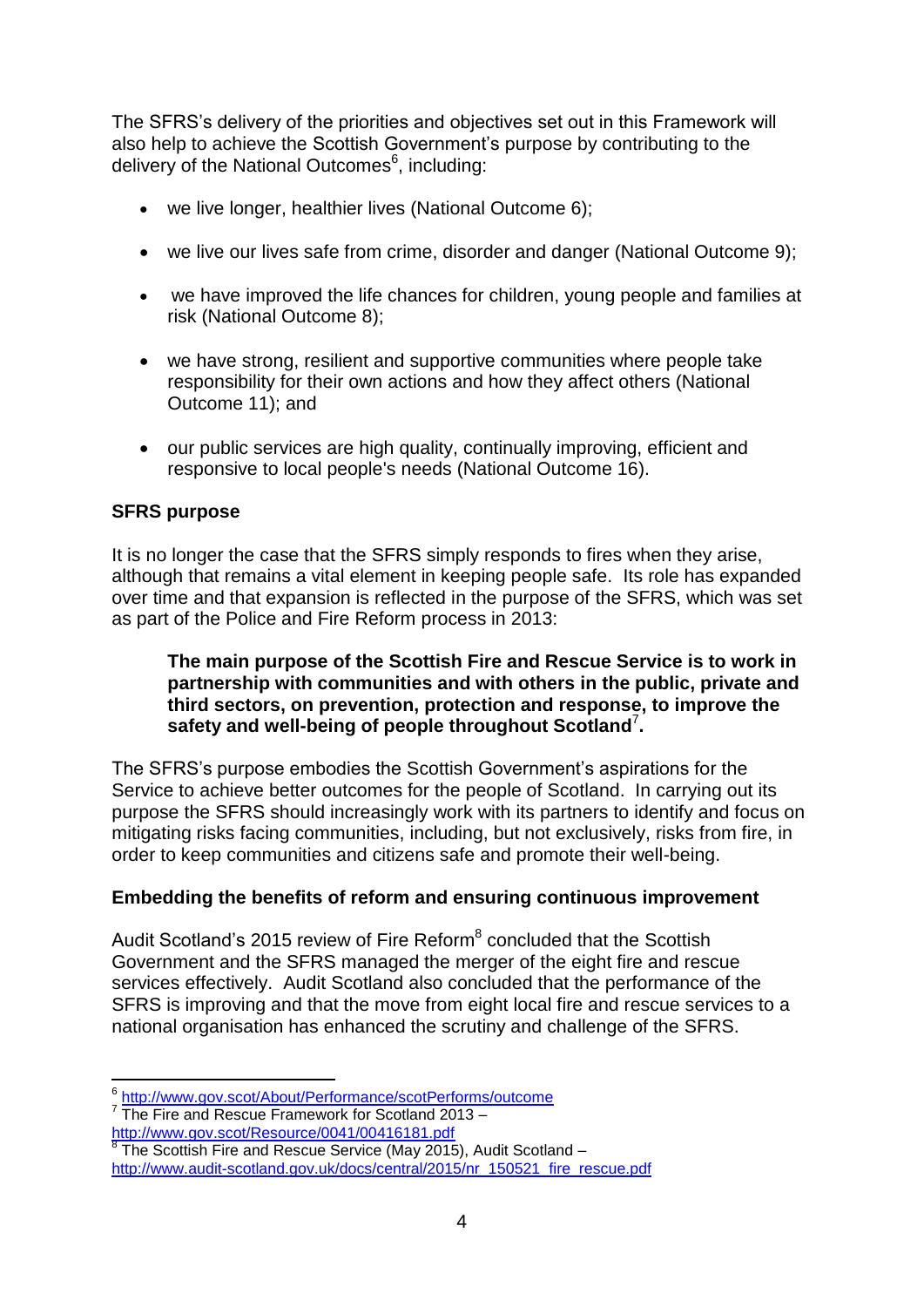The creation of a single national fire and rescue service was merely the start of a journey. The reform process and the improvement in outcomes that it is delivering is on-going. The SFRS has already achieved almost all of what was asked of it as a consequence of Fire Reform, and remains on track to deliver the remaining demands and savings expectations from the reform process. While continuing to embed those achievements in its internal operations, and in how it works with partners, the SFRS needs to continually evolve, adapt and transform in order to keep achieving success.

This on-going reform should build on the four pillars of the Christie Commission<sup>9</sup>:

- prioritising **Prevention**, building on the preventative focus of existing fire and rescue activities;
- **•** arounding activity in **Partnership** working, strengthening connections with communities;
- focusing on **People**, ensuring workforce development, health and well-being, and harmonious industrial relations remain priorities; and
- emphasising continuous improvement, with ambitious targets and a robust **Performance** Framework.

The SFRS should increasingly adopt an evidence-led approach and explore how it will continue to change what it does; how it operates; how it works with communities and partners in achieving success and in how it will further develop its people to fully engage in making further organisational changes that drive better outcomes for the people and communities of Scotland.

#### **The changing context for the SFRS**

All organisations need to adapt to their operating context which continually shifts around them, creating new and ever more complex demands on them. The contribution which the SFRS and its legacy Services have made to improving safety across Scotland"s communities is clear and stands in testimony to the people who have worked in all of the Services over the years.

This Framework advocates further evolution because the context in which the SFRS operates and the challenges that it faces are continuing to evolve. In particular, Scotland is facing changes in our population, our climate and in the expectations the public holds for all public services. The result is that Scotland is facing ever more complex challenges, the consequences of which are having profound impacts at community level.

 9 <http://www.gov.scot/resource/doc/352649/0118638.pdf>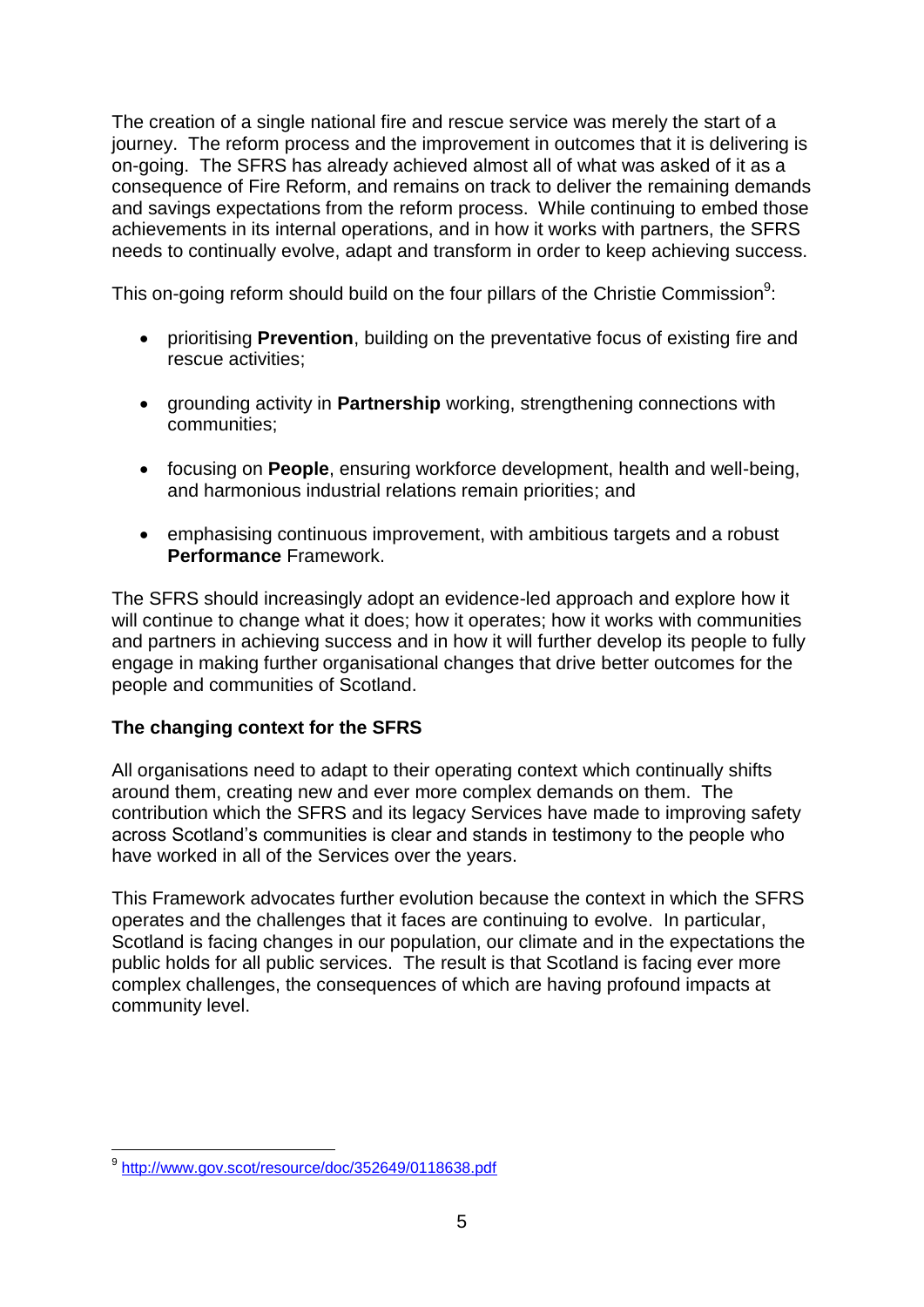We are confident that the SFRS will evolve and adapt to meet these challenges and requirements including:

- **Public service reform** the Scottish Government has placed the joint planning and sharing of resources between public services, coupled with better engagement with communities, at the core of public service reform. This includes the Community Empowerment (Scotland) Act 2015<sup>10</sup> together with reforms to Health and Social Care<sup>11</sup> and Community Justice<sup>12</sup>. The SFRS should continue to work with partners to ensure it continues to contribute to the progress of this agenda.
- **Realising efficiencies and improving productivity** the current public sector financial climate further reinforces the need to reduce costs by preventing, rather than responding to, fires and other emergency incidents. This will in turn call for maximum and sustained effort in generating efficiencies and working collaboratively with others, while maintaining the high standards of delivery, governance and transparency that the SFRS has already achieved.
- **Social and economic inequality** the Scottish Government has made the reduction of inequality in our society a priority. Much of the operational demand facing the SFRS has its origins in the consequences and impacts of social and economic inequality. In responding to inequality, all public services, including the SFRS, will be expected to work together, share their resources and jointly target services, and work with those communities who experience the highest levels of inequality. This includes fulfilling Corporate Parenting responsibilities to promote and safeguard the wellbeing of looked after children and care leavers as described in Part 9 of the Children and Young People (Scotland) Act 2014<sup>13</sup>.
- **Scotland's population is changing** over the next 20 years we will see a significant rise in the proportion of over 65's within the Scottish population and a decline in the proportion of working age adults. This shift will generate new demands within our communities as we seek to keep an ageing population safe and healthy. The change in the population will be accompanied by a sustained shift towards home-based care, away from care in institutional settings. These trends will increase the number of people who are at risk of fire and other forms of preventable harm, such as trips and falls, within the home environment. This will increase the drive for the SFRS to work with partners to focus on prevention to minimise people"s exposure to harm.
- **Building community resilience** as our climate changes, more communities across Scotland will face greater risks from flooding than ever before. Moreover, our evidence indicates that the impact of such events has

1

<sup>10</sup> <http://www.legislation.gov.uk/asp/2015/6/contents/enacted>

<sup>11</sup> <http://www.gov.scot/Topics/Health/Policy/Adult-Health-SocialCare-Integration>

<sup>12</sup> <http://www.legislation.gov.uk/asp/2016/10/contents>

<sup>13</sup> <http://www.legislation.gov.uk/asp/2014/8/part/9/enacted>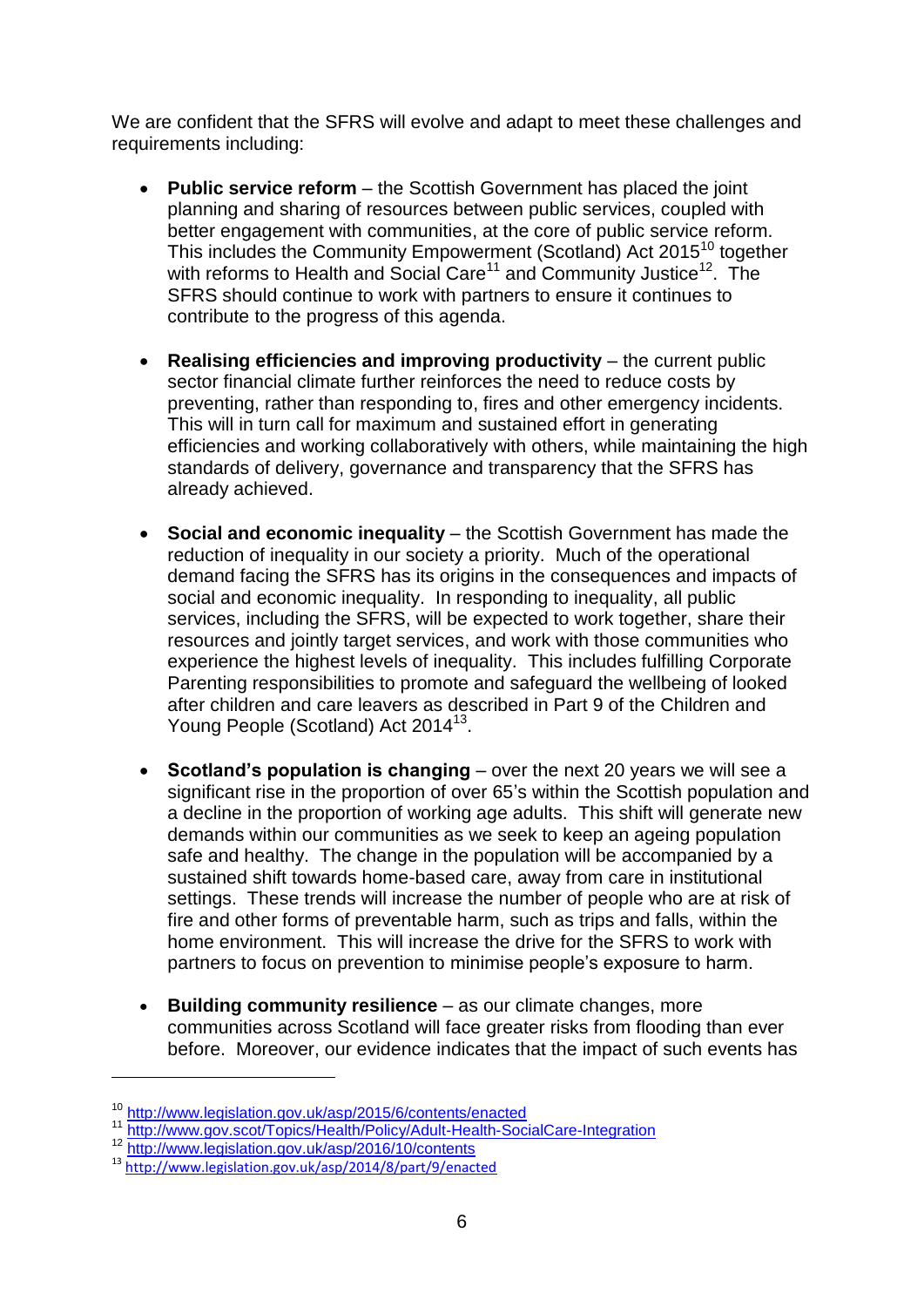increased in financial terms as well as in human terms. There is therefore a need for the SFRS to have an increasing focus on building resilience in relation to flood risk as well as other threats, as well as a focus on major and potentially catastrophic events impacting on national infrastructure such as terrorism. A key factor in managing such incidents and in keeping communities safer in general is the resilience of communities themselves. Resilient communities can better withstand adverse events and the SFRS should work together with other public services to enable and support communities to develop and enhance their own resilience.

Many of these challenges are clearly interlinked. Collectively they present the SFRS with the need to continue with the change programme that began with Fire Reform in 2013. The past three years has largely focussed on the consolidation and integration of the legacy Fire Service organisations and their practices and processes. The next phase of change will focus on genuine transformation and will challenge the SFRS to consider further how it designs and delivers services, how it operates in partnership with other public services and with communities themselves and how it will meet the financial challenges that lie ahead.

The SFRS should also pursue its purpose by adopting new ways of working and embrace new technologies that help keep firefighters and communities safer. In so doing the SFRS will continue to be held in the highest regard by the public, communities and by the Scottish Government. Meeting these challenges calls for clear and coherent leadership and action from the SFRS to ensure that it continues to deliver its functions effectively to keep communities safe.

#### **Setting the Strategic Priorities**

This Framework sets out strategic priorities for the SFRS for the period starting from 2016. These priorities are outcome-focused, set within the context of the Scottish Government's purpose, and the on-going need for public sector reform. These priorities form the basis for the narrative of the following chapters of the Framework. Many of these priorities are overarching and are relevant to several aspects of the SFRS"s role. The strategic priorities for the SFRS are summarised at **Annex A** and appear in greater detail in the following chapters of the Framework.

#### **Chapter 1 – Protecting Communities: Risk, Prevention and Response**

This chapter provides context on the current functions of the Service, which include contributing to improving the safety and well-being of Scotland"s communities and the delivery of functions such as prevention and protection; response and resilience; community planning and partnership working. This chapter also explains how the Framework advocates further change in how the Service operates and the complex challenges that it faces.

#### **Chapter 2 – Evolving Role of the Scottish Fire and Rescue Service**

This chapter looks at realising the benefits of Fire Reform and managing the change from the eight previous Services into a single organisation. The chapter also looks to the future role of the firefighter; modernising emergency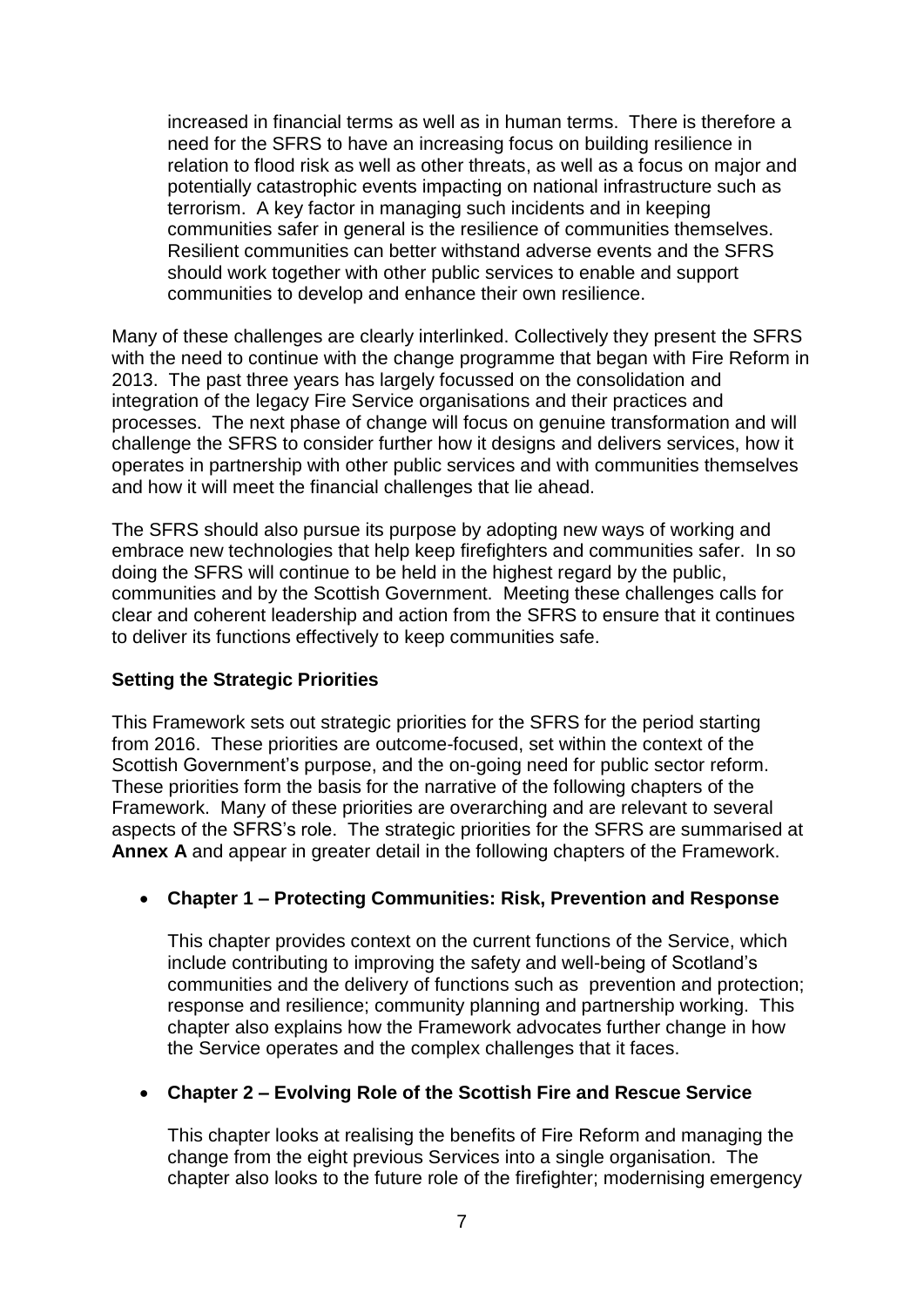response; and how the Service should utilise resources to deliver a more holistic, creative and preventative service to, and with, communities.

#### **Chapter 3 – Governance, Accountability and Performance**

This chapter focuses on the SFRS"s role as a public body and how it should have systems in place to ensure an effective approach to performance management to support robust scrutiny of the Service at national and local levels. Areas such as Equality and Diversity; Human Rights; Climate Change; Building on our National Digital Public Service Strategy and how the SFRS should aim to be an employer of choice are also covered in this chapter.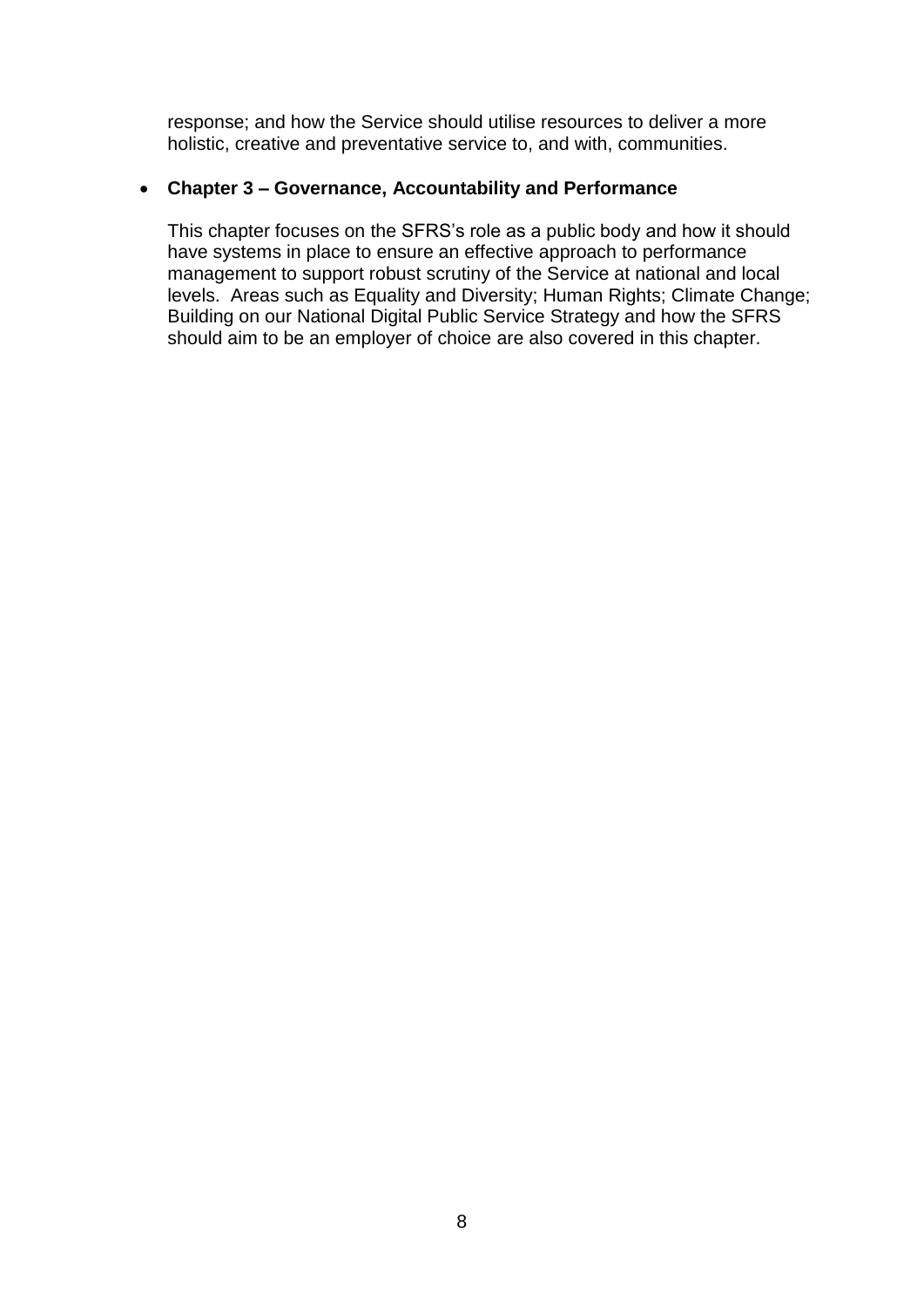## **Chapter 1: Protecting Communities: Risk, Prevention and Response**

#### **Protecting communities**

The overriding purpose of the SFRS remains to work in partnership with communities and with others in the public, private and third sectors to improve the safety and well-being of communities.

The SFRS"s delivery of its functions is focused on **prevention** (reducing the risk of, and changing people's perception and behaviour towards, fire and other risk factors within communities), **protection** (mitigating the effects of those risks) and developing a flexible **response** (dealing effectively with different types of incidents in different communities across Scotland).

Underpinning all the work the SFRS undertakes in relation to prevention, protection and response are overarching principles of **managing risk**; **evidence-based decision making**; **working with others**, and **local flexibility** and this chapter also sets out key priorities for the SFRS in these areas.

#### **Prevention and protection**

Keeping communities safe from harm is at the core of the SFRS"s work. Fire prevention and protection activity over recent years has been key to reducing the number of fires, casualties and losses in Scotland, thus minimising loss of life and the economic and social impact of fire on communities. This focus on prevention, working collaboratively with other partners, must continue in order to deliver improved local and national outcomes for the communities of Scotland.

The SFRS should build on the successes already achieved in community fire safety activity through partnership working, and should aim to take into account a range of other types of risk facing Scotland. It must also ensure that there are clear processes and systems for working with partners to identify the most vulnerable communities, and the most vulnerable individuals within communities, to target activity where it is most needed and to make an effective contribution to tackling inequalities.

The SFRS must continue to fulfil its statutory duty to promote fire safety, including providing advice, information, publicity and encouragement to prevent fires and death or injury from fires. In doing so, the SFRS should work with partners to ensure properly integrated public safety campaigns for raising awareness of fire safety and other relevant areas of activity, thereby maximising the effectiveness and targeting of the campaigns.

The SFRS enforces fire safety legislation in the majority of the non-domestic sector, including carrying out fire safety audits of premises, providing advice and carrying out enforcement action when necessary. These fire safety enforcement activities should be informed by risk and thus targeted at those premises where the risk to life is greatest.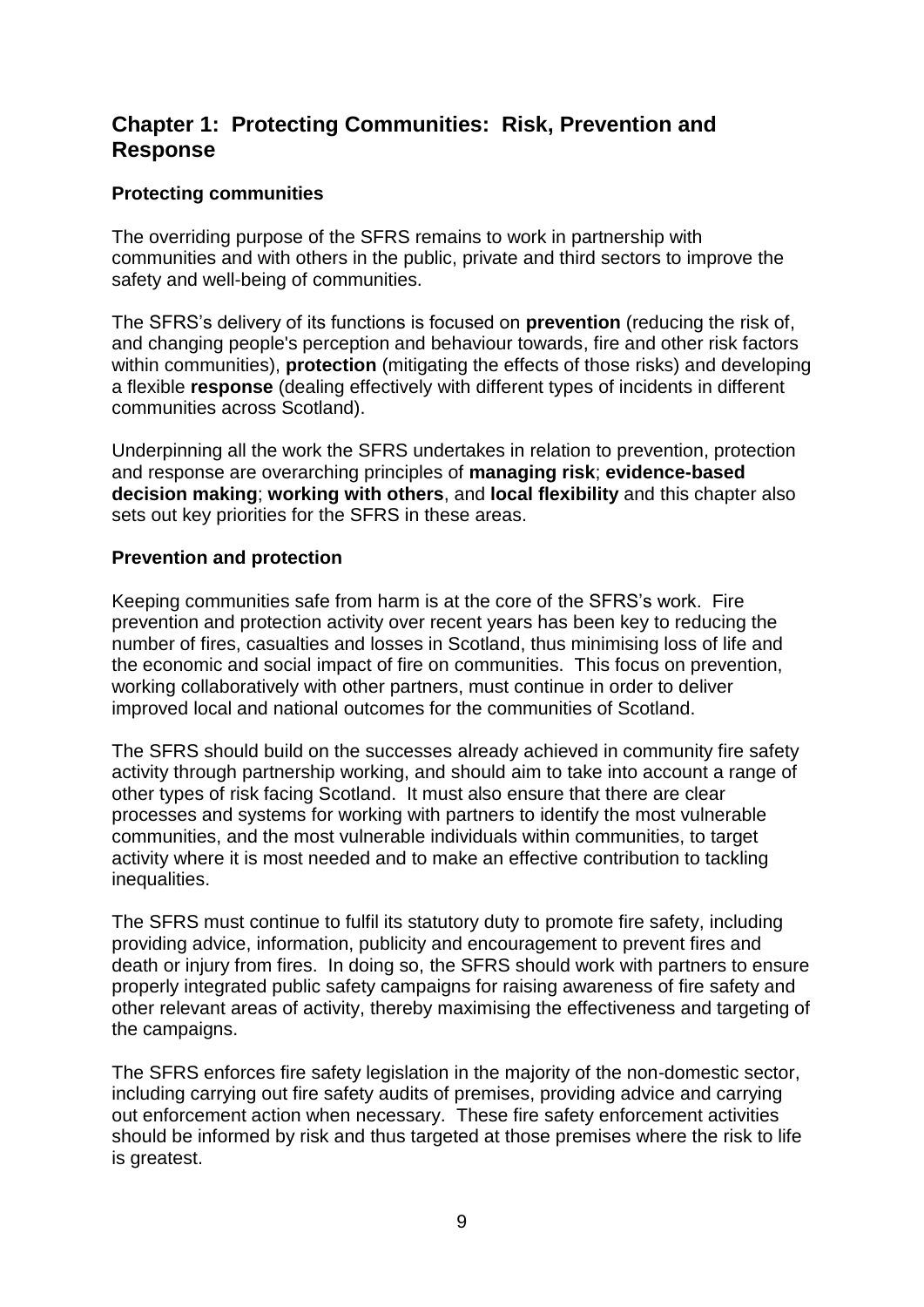The aim of enforcement is to offer support and check that employers and other duty holders are ensuring the safety of persons in the event of fire. Whilst the main focus of fire safety promotion is rightly targeted on activity to prevent dwelling fires and related casualties, work enabling duty-holders to comply with fire safety legislation, along with enforcement, is also important. The SFRS should undertake promotion and education activities targeted at the non-domestic sector to promote the legislative requirement for duty holders to undertake, and regularly review, fire risk assessments. By reducing the number, or severity, of fires in business premises the SFRS can contribute to the Scottish Government priority of growing the economy by reducing the economic and other impacts of fire on businesses.

#### **Strategic Priority 2: Safety, Well-being and Prevention**

The SFRS should fully contribute to improving the safety and well-being of Scotland"s communities and must continue to build on the successful focus on prevention. It should ensure that there is a clear process for working with partners to identify the risks faced by communities and individuals so that the SFRS can target activity on a risk-based approach and where it can most effectively improve safety and contribute to addressing inequalities within and between communities.

#### **Responding to incidents**

1

Providing an economic, efficient and effective emergency response to fires and other incidents is central to the purpose of the SFRS. An increasing focus on prevention and risk reduction does not change the need for the SFRS to ensure that it has the necessary resources able to respond appropriately to fires and other emergencies across Scotland.

The SFRS has a statutory duty, under the 2005 Act<sup>14</sup>, to make provisions in relation to fire fighting and a range of other emergencies including road traffic collisions, flooding, search and rescue, chemical, biological, radiological and nuclear incidents, as well as having the power to respond to other incidents at its discretion. The SFRS should plan its operational response to these incidents in a way which reflects national and local risk across Scotland and in doing so ensure that its arrangements for operational command are designed in the most efficient way. As part of this operational response, the SFRS must continue to make sure that specialist equipment, resources and skills will be made available where and when they are needed across Scotland.

The SFRS should continue to ensure that it has a robust IT system in place to accurately determine at all times the availability of its appliances, retained and whole-time workforce, and other resources. It is important that live information to Operations Control is maintained on whether or not an appliance is available prior to selection for mobilisation. Accurate, up to date and reliable operational intelligence should be available to crews at incidents, and SFRS should have mechanisms in place to facilitate this. The SFRS should compile and maintain data on the

<sup>&</sup>lt;sup>14</sup> [And under the Fire \(Additional Function\) Scotland Order 2005](http://www.legislation.gov.uk/ssi/2005/342/contents/made)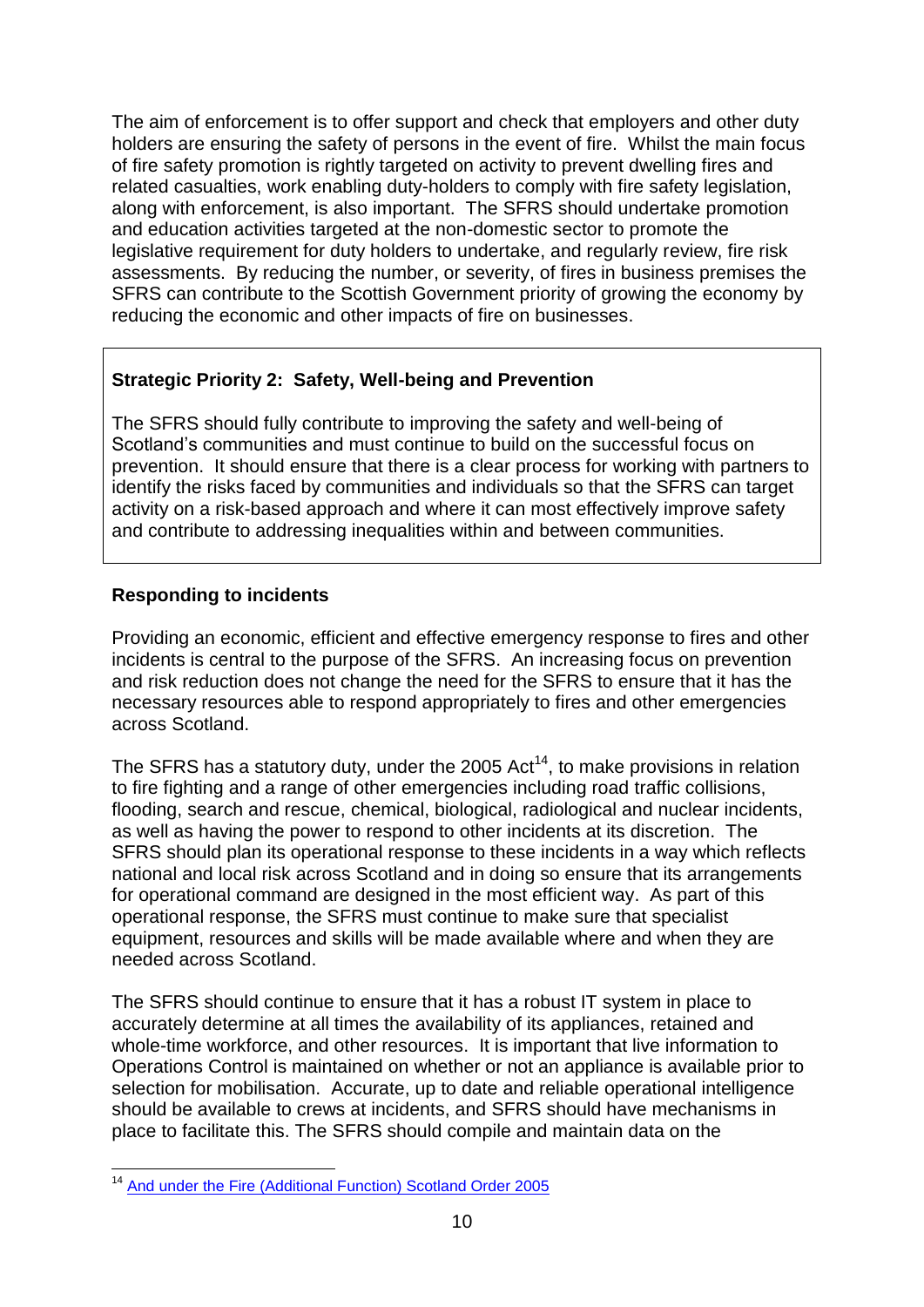availability/turn out of its appliances in order to inform evidence-based decision making. Consideration should also be given as to whether this data should be captured within the organisational statistics which are published annually by the SFRS.

The SFRS will continue to play a key role in the wider resilience agenda. The Civil Contingencies Act 2004<sup>15</sup> requires the SFRS to work with other responders to plan for emergency incidents. The structures which support responders in Scotland to carry out those duties are, collectively, the North, East and West Regional Resilience Partnerships (RRPs). The majority of multi-agency response activity (e.g. severe weather, flooding, utility outages etc) continues to be managed at a more localised level. Each RRP therefore has its own Local Resilience Partnership (LRP) to manage the response to most incidents and to facilitate activity that is best carried out at the more localised level. This close partnership working is particularly important in planning for, and responding to, widespread threats and incidents involving, for example, environmental disasters and terrorism, as well as protecting critical infrastructure assets. The role of the SFRS within this is especially important in maintaining people"s safety, rescuing them from harm and containing damage to Scotland"s economic infrastructure. The SFRS will ensure that it continues to deliver these responsibilities to a high standard in order to enhance Scotland"s resilience and ensure communities are protected.

#### **Strategic Priority 3: Response and Resilience**

The SFRS should work with other public sector partners to evolve a holistic and dynamic process of identification, evaluation and assessment of community risk and Best Value in order to prioritise and target its use of resources to ensure an appropriate response to incidents across Scotland and support improved outcomes for communities. As part of this approach, the SFRS should promote optimal command, control, communication and tri-service co-operation in response to incidents.

#### **Managing risk**

The SFRS has a statutory duty to reduce the risks to our communities. Assessing and managing risks with, and on behalf of, communities is at the core of what the SFRS does.

One of the major challenges facing the SFRS is managing the changing risk profile due to changes in our society, our built environment and our climate. The national approach to risk management should be to prioritise and target resources based on an on-going process of identification and evaluation of community risk and assessment of Best Value. This strategic management of risk will enable a consistent approach to achieving an optimal balance between prevention and response and should inform all the operational policies and decisions of the SFRS.

<sup>1</sup> <sup>15</sup> <http://www.legislation.gov.uk/ukpga/2004/36/contents>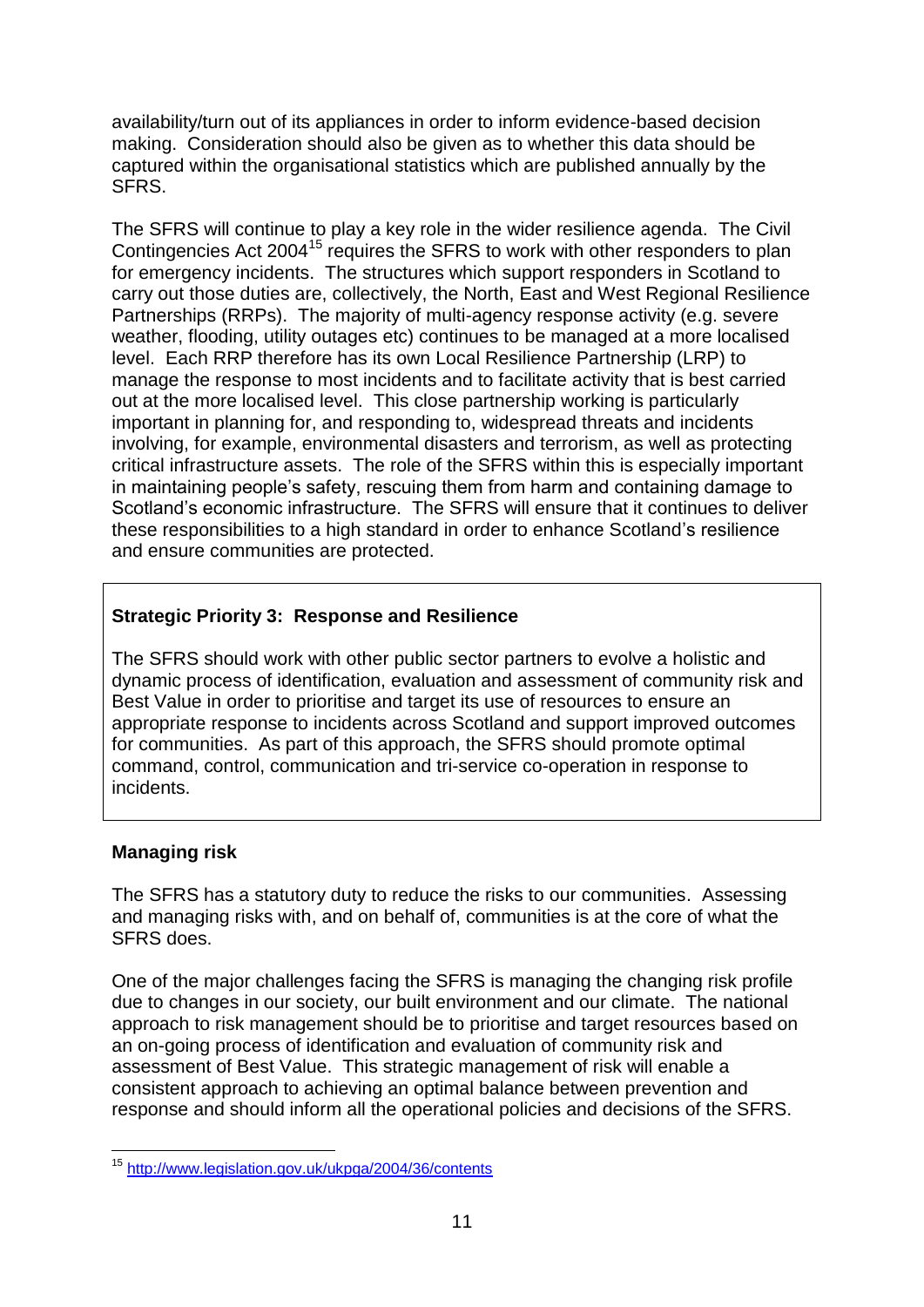The continued evolution of public services in Scotland means that how the SFRS is structured – for example, where its people, appliances and buildings are configured and located – needs to be kept under review to ensure it remains "fit for purpose" now and into the future. The SFRS should make effective use of its risk assessments and other relevant data to inform the strategic distribution of all personnel, premises and equipment. This is to ensure that the people and resources required to attend incidents are in the optimum locations to deploy to incidents across Scotland in anticipation of identified risks. Having an appropriate organisational design that is capable of responding to future demands as well as current priorities will be fundamentally important in ensuring that the Service is capable of continuing to meet its purpose and deliver its outcomes, objectives and goals.

The SFRS should also maintain close links with other agencies to ensure that analysis of its own and partner organisations" intelligence informs local and national risk management and responders are provided with appropriate, relevant and timely risk information and support. Risk information and tolerance of risk should be effectively managed and coordinated through all community partners, including voluntary organisations, encouraging appropriate information/data sharing and joint analytical work in order to ensure community and firefighter safety.

Assessment of information about communities and individuals most at risk will also enable the SFRS to allocate community safety engagement resources where they are most needed. This will inform not only national awareness campaigns, but also the locations and/or target audience for local safety awareness activities. The principles of risk management should also be used to ensure that the SFRS"s programme of home visits is specifically targeted at individuals who are at the most risk of fire in their homes. Similarly, the SFRS enforcement activity should be informed by risk and targeted at those premises where risk to life is greatest.

#### **Strategic Priority 4: Response and Resilience**

The SFRS should support effective multi-agency emergency planning and response arrangements including contributing fully to the work of Regional and Local Resilience Partnerships in assessing risk; and preparing, planning for, responding to and recovering from major and catastrophic incidents and threats. When working with other responders, the SFRS should play a key role in building community resilience and protecting both Scottish and UK critical infrastructure assets.

#### **Evidence-based decision making**

The collection, production and analysis of data is vital to identify and assess risks and to improve safety, efficiency and performance. The SFRS should make use of intelligence from a range of sources to inform its own policies, to facilitate evidencebased decision making, and to assist planning, evaluation and reporting of activity, both at a national level and locally.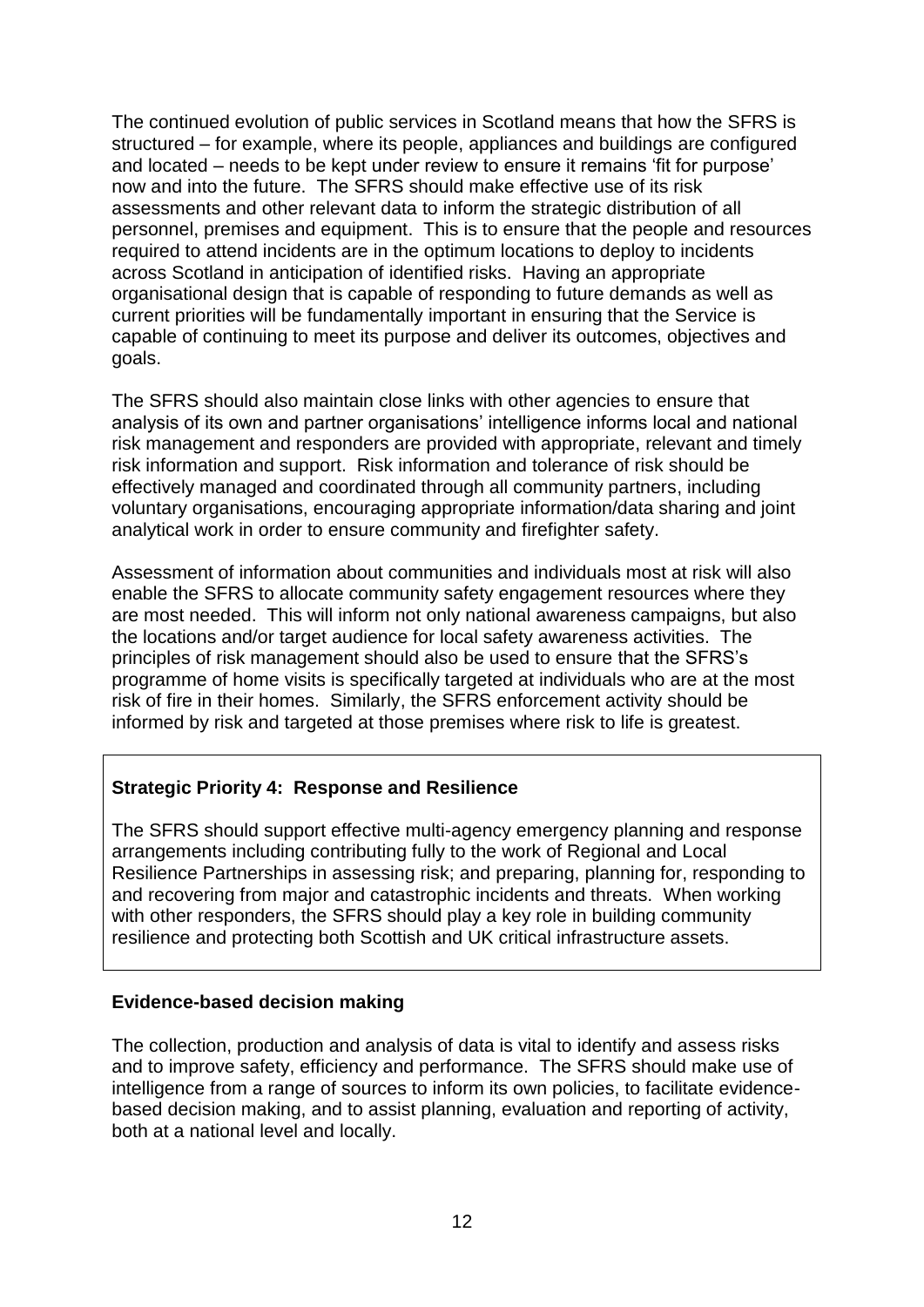The SFRS should ensure that data captured, including comprehensive incident data, is consistent and quality assured. As the SFRS now has responsibility for producing national fire statistics for Scotland it should create the reporting methodology which would lead towards securing Official Statistics accreditation from the UK Statistics Authority.

The findings from fire investigations should continue to be used to enhance community and firefighter safety, to influence community safety engagement initiatives, and fire safety enforcement strategies and to engage in criminal justice processes where required. The collection and analysis of fire safety enforcement audit data should be used by the SFRS to gauge fire safety legislation compliance and inform robust fire safety enforcement policies.

Barriers to information and data sharing can be an obstacle to collaborative working and the SFRS should continue to work with partners to foster a common-sense approach to inter-agency data and information sharing. It should address any inconsistency in practice and actively seek to remove barriers to joint working and information sharing, with a view to developing a joint analysis of needs where possible. In developing this with partners, the SFRS might wish to consider making use of general guidance published by the Scottish Government<sup>16</sup> on its web pages.

The SFRS should evaluate the effectiveness of its national and local policies, its community safety engagement and its fire safety enforcement strategies on an ongoing basis, identifying where improvements and efficiencies might be made, and taking action to achieve this. The SFRS should also have in place its own process for considering operational intelligence from external sources, including relevant research, reports and examples of best practice from other fire and rescue services. This intelligence should be utilised when developing the SFRS"s own operational policies and procedures.

The SFRS must give priority to consideration of the findings and recommendations of the reports of Her Majesty"s Fire Service Inspectorate (HMFSI) in accordance with Section 43E of the 2005 Act, and respond according to existing protocols.

#### **Working with others**

The establishment, maintenance and development of engagement with partners including local authorities, emergency responders, other community planning agencies, voluntary organisations and businesses is key to the successful delivery of the SFRS"s objectives and priorities.

Public service reform is founded on the benefits of working collaboratively, across organisational boundaries, towards shared outcomes to ensure that services are shaped around the needs and demands of individuals and communities – with a clear focus on prevention and early intervention. The SFRS has a statutory duty to work with others to participate in the community planning process under section 16

 $\frac{1}{16}$ 

<http://www.gov.scot/Topics/Economy/digital/digitalservices/datamanagement/datasharing/shareresponsibly>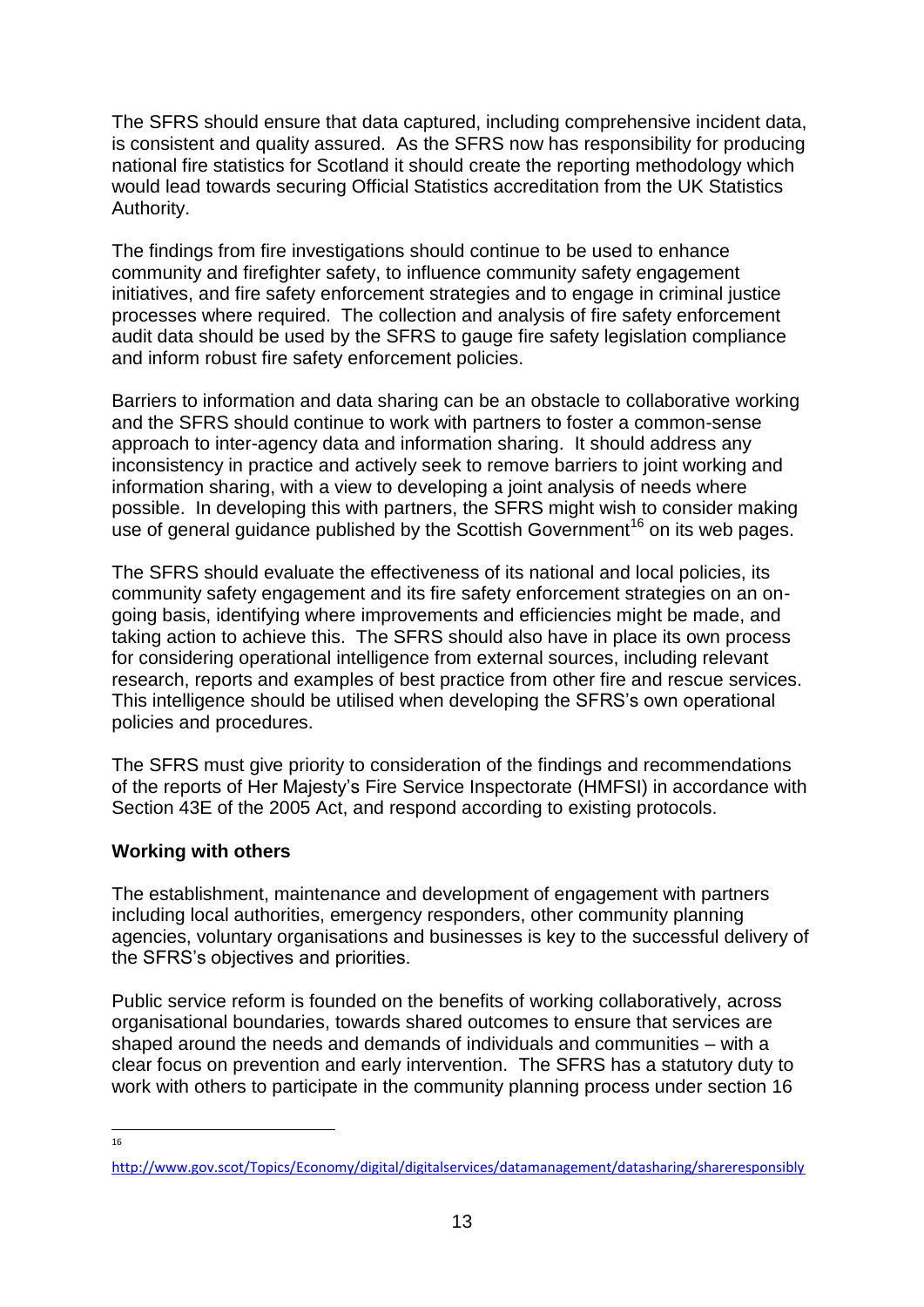of the Local Government in Scotland Act 2003<sup>17</sup> (as amended by the 2012 Act). The SFRS also has a statutory duty to work with partners to prepare for and respond to and recover from emergencies under the Civil Contingencies Act 2004 and associated regulations. The SFRS is listed as a public authority in relation to the Community Empowerment (Scotland) Act 2015<sup>18</sup> and, as such, will play its part in improving outcomes for communities by enhancing the process of community planning and ensuring that local service providers work with communities to meet the needs of the people who use its services.

The SFRS is also a statutory Community Justice Partner under the Community Justice (Scotland) Act 2016<sup>19</sup>. As such, the SFRS will contribute to the local strategic planning, monitoring and delivery of community justice outcomes and be jointly accountable for this.

Partnership working towards shared outcomes, both in emergencies and day to day activities, can help drive down risks in the community, and tackle inequality by focusing on the vulnerable and most at risk, thus improving the outcomes for the communities of Scotland. The SFRS should continue to build on the strong links it has developed with its partners in order to identify and tackle national and local riskbased priorities. The SFRS should also continue its collaborative work, including its participation in and contribution to the Scottish Government's Building Safer Communities<sup>20</sup> initiative – which is focused on reducing the number of victims of crime and reducing unintentional physical and psychological harm that could have been predicted or prevented.

The SFRS should continue to investigate options for sharing premises, assets and services with partners, including Police Scotland and the Scottish Ambulance Service, where it could help protect public service provision within a community or contribute to better local or national outcomes.

The SFRS should also seek to develop a shared understanding with both local and national partners of their relative roles, responsibilities and capabilities, to ensure that when emergencies do occur, they are responded to and concluded as effectively and efficiently as possible, and in an interoperable manner. Community Planning and local scrutiny arrangements should be seen as the forum for such discussions and the process should ensure that decisions are informed by local engagement.

1

<sup>17</sup> <http://www.legislation.gov.uk/asp/2003/1/section/16>

<sup>18</sup> http://www.iegislation.gov.uk/asp/2015/6/contents/enacted

<sup>19</sup> <http://www.legislation.gov.uk/asp/2016/10/contents>

<sup>20</sup> <http://www.bsc.scot/>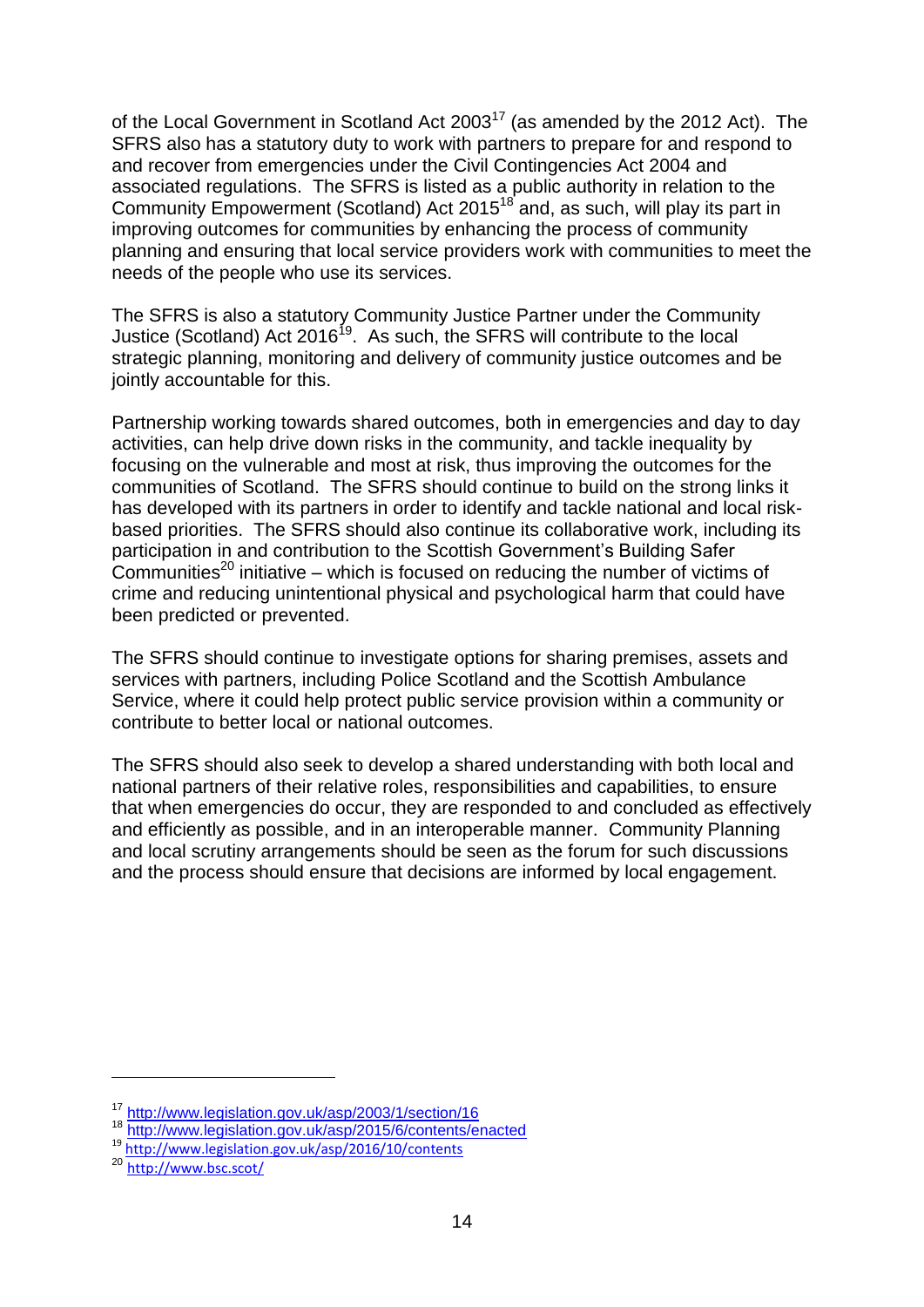#### **Strategic Priority 5: Partnership**

Community planning and partnership working with other services and communities should be embedded throughout the SFRS. Building on its existing Engagement Strategy, the SFRS should proactively seek collaborative opportunities and innovative ways of working in partnership with other blue light services/key stakeholders to improve outcomes for communities and should ensure effective stakeholder engagement in its approach to all its work including partnership working.

#### **Local flexibility**

Whilst the SFRS is a national service, its delivery model must be flexible to reflect the differing needs of local communities.

The SFRS is under a statutory duty to ensure effective arrangements for fire and rescue services in all 32 of Scotland"s local authority areas. In accordance with the 2012 Act, it must produce a local fire and rescue plan for each local authority area. These local plans should present profiles which reflect the risks to the specific local authority area, as well as setting out local solutions to local issues and detail local activity.

Close engagement with local communities remains fundamental to service improvements in responding effectively to incidents, integrating risk management processes, building resilience, or enhancing prevention and protection activities. The SFRS must be transparent and accountable to communities for the services it delivers.

The SFRS should continue to maintain and develop good working relationships with the Convention of Scottish Local Authorities (COSLA) and all 32 local authorities in order to achieve better integration with community planning partnerships. This should build on the important role already played by Local Senior Officers in developing local plans and engaging with local scrutiny committees and boards to help ensure delivery of services which meet the needs of local people, and underpin more meaningful engagement with community issues.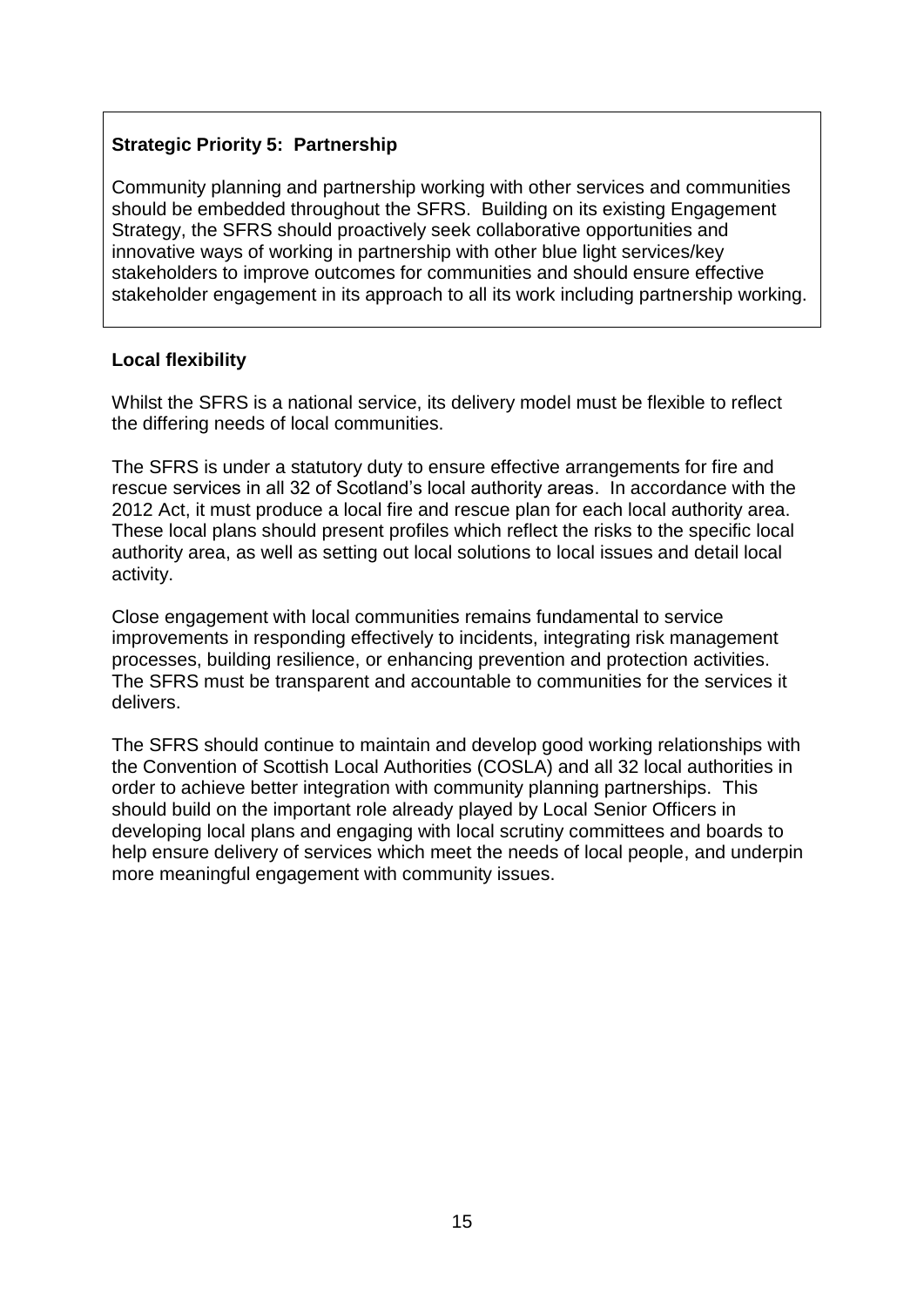## **Chapter 2: Evolving Role of the Scottish Fire and Rescue Service**

#### **Improving Scotland's public services**

The Scottish Government is pursuing a comprehensive and transformative programme of reform to protect and improve public services. Services must be consistently well-designed, based on the best available evidence and delivered by the right people to the right people at the right time. The SFRS is an integral part of the public sector landscape and the move to a single, national organisation in 2013 provided the opportunity to establish a greater synergy between the SFRS and an integrated public sector model of delivery.

As well as its traditional roles of tackling fires and responding to other major incidents – such as flooding and road traffic collisions – the SFRS also has a role in promoting the wider safety and well-being of communities in Scotland. The SFRS"s capability and expertise has contributed to a significant and sustained reduction in the incidence of fires in Scotland and their severity in terms of deaths and injuries. While that success has enabled the SFRS workforce to become increasingly involved in more non-fire related prevention and rescue activities it has also provided an opportunity for the Service to explore innovative approaches to flexible public service delivery whilst maintaining core services. The capability and the skills of the SFRS will be increasingly used to improve outcomes by promoting the broader safety and well-being of individuals and communities, as well as continuing to improve fire safety and promote fire prevention.

The SFRS is already utilising its capacity to deliver positive outcomes in areas less traditionally associated with the role of a firefighter. For example, the Service is delivering on its eight commitments within the Scottish Government's strategy on Out-of-Hospital Cardiac Arrest (OHCA). This strategy, which has been jointly produced by a broad coalition of stakeholders, sets out our commitment to improve outcomes after OHCA and an ambition that by 2020 Scotland will be an international leader in the management of OHCA. A pilot exercise is underway on a limited geographical basis, with the support of the Fire Brigades Union (FBU), and this will inform future work in this area.

Advances in technology mean that new and innovative solutions are being developed which greatly improve firefighting and rescue operations and help the whole Service pursue improved levels of efficiency and productivity. The SFRS should explore, and where feasible introduce, new technology that improves firefighter and public safety. This might include greater use of fire suppression systems, where the SFRS could work with communities to widen the appropriate installation of such systems.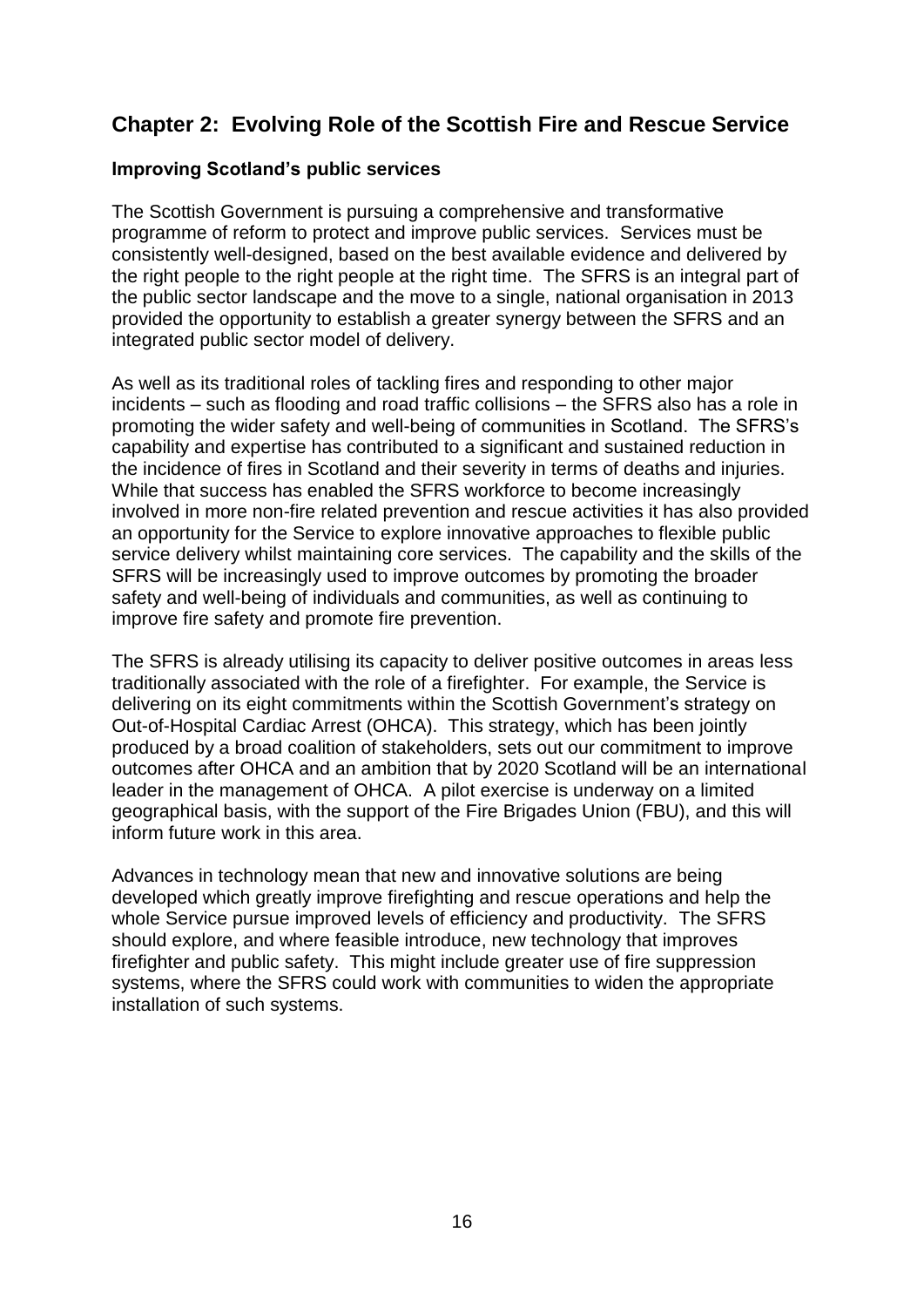#### **Driving improvement and realising the benefits of Fire Reform**

#### **Strategic Priority 6: Service Transformation**

The SFRS should continue to ensure that the benefits of Fire Reform are fully realised, evidenced and tracked, and it should explore through Service redesign new and innovative ways in which it can improve the safety and well-being of communities throughout Scotland by building on the traditional roles carried out by the Service.

The SFRS "Transformation Programme", which was set up to manage the change from the eight previous services into a single organisation, was the driver for the SFRS to realise and maintain the benefits of Fire Reform. Some projects include efficiency initiatives to be taken forward up to 2020 and it is essential that the SFRS maintains momentum on those projects which have yet to be delivered. This includes the transition to future governance arrangements, the application of lessons learned and the continued realisation of benefits.

The principles and methodologies adopted by the "Transformation Programme" should be utilised in setting the approach and standards for the SFRS to manage its on-going business and continuous improvement programme. Future business planning should involve engagement with staff and staff representative organisations, where appropriate, and continue to place emphasis on benefits realisation and consideration of whether it should become the rationale for investment or policy direction rather than just a dimension of a project.

#### **The future role of the firefighter: optimum use of capacity**

The success of the SFRS in delivering its traditional operational activity – for example, the total number of fires attended by the SFRS in 2014-15 was the lowest in a decade – provides an opportunity to explore where the SFRS can add further value to the broader public service outcomes that we are working to deliver across Scotland.

One of the SFRS"s key attributes is that it has unique and well-established resources across the whole of Scotland. The SFRS should ensure that these resources are utilised effectively to deliver a more holistic, creative and preventative set of services to and with communities. Assets such as Community Fire Stations should be used by the SFRS and other public services as locations where the development of community skills (Cardiopulmonary resuscitation (CPR) training for example) and capacities can be supported in order to help those communities become more resilient and self-supporting in future. There are already some good examples of such work at a local level and the SFRS should explore with local partners, including those in the third sector, how its asset base could appropriately be utilised in support of better local outcomes.

The SFRS should be innovative in its thinking and should consider new approaches to improving the safety of communities and should work closely with individuals and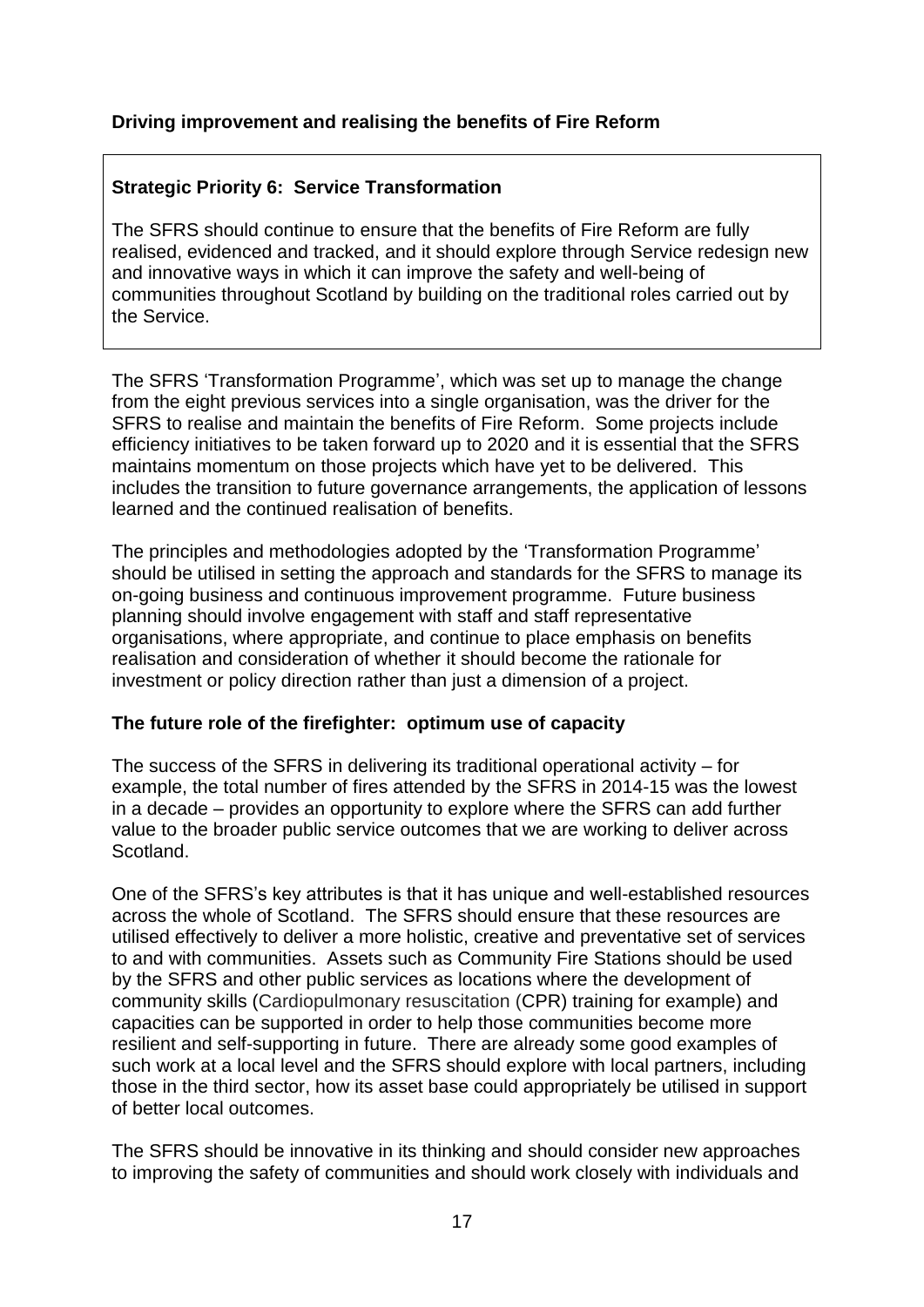communities to understand their needs, maximise talents and resources, support self-reliance and build resilience. A key asset SFRS should factor in when doing this is the positive relationship and trust it has with the public. When considering how the role of the firefighter could evolve, the SFRS should maintain effective relationships with trade unions and a partnership approach with employees, negotiating bodies and the Scottish Government.

The SFRS should adopt an outcomes-based approach when formulating proposals on the future role of the firefighter and should place particular emphasis on following the Christie principles of reform.

The SFRS should work with other public services to build community capacity to respond to the changing risk profiles of communities, drawing on the good work already underway for traditional safety purposes. It should further explore the support it already offers to local Health and Social Care partners across the country in addressing wider home safety issues such as reporting signs of potential physical or financial harm when undertaking home fire safety visits. SFRS support for Health and Social Care Partnerships can be driven through the wider Community Planning Partnerships to promote cross public sector joint working more broadly.

By focussing capacity, planning and the deployment of local resources and assets with partners, the Service can make a contribution to agendas such as the prevention of slips, trips and falls among vulnerable people in their own home – reducing both the burden on the NHS and incidences of unintentional harm. The reform agenda recognises the importance of working across boundaries to ensure there are no barriers between bodies that prevent more effective delivery of services to communities, and the SFRS needs to work with partners in a constructive manner to achieve this.

The SFRS should also give consideration to integrating emergency response provision, including medical response, in a holistic way taking into account the broader aims and aspirations of the Scottish Government to integrate public service provision. As mentioned above the Service is already carrying out positive work in this regard and the changing role of the firefighter is exemplified by the commitment made by the SFRS to contribute to the delivery of the Scottish Government"s strategy on OHCA by running trials where the Service responds to cardiac arrest incidents in conjunction with the Scottish Ambulance Service.

The primary aims of the OHCA strategy, launched in 2015, are:

- to increase survival rates after OHCA by 10% across the country within five years; and
- to equip an additional 500,000 people with CPR skills by 2020.

The SFRS should evaluate the effectiveness of its contribution in this area with a view to identifying scope for wider implementation across Scotland. The SFRS should examine its own role in emergency response generally and determine whether this could be widened further in conjunction with supporting partner organisations such as the Scottish Ambulance Service and Police Scotland.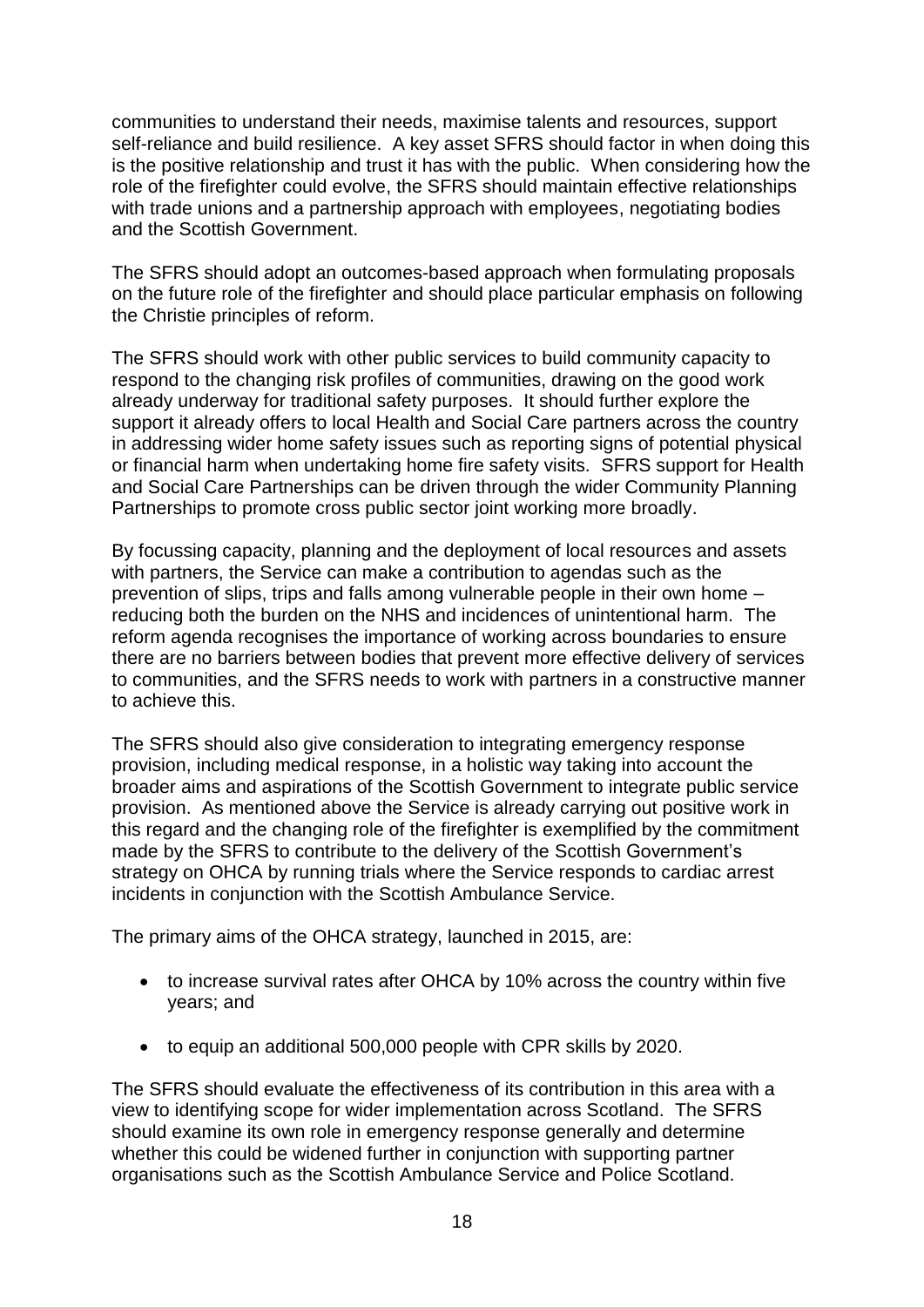#### **Strategic Priority 7: Modernising Response**

The SFRS should develop and implement dynamic, innovative and sustainable operating systems throughout Scotland which are fit for purpose and meet local needs (covering both the Retained Duty System and whole-time firefighter work patterns).

The SFRS should ensure that future arrangements for responding to fires and other emergencies in terms of the siting of fire stations, the resources located within those stations and the crewing models at these stations are tailored to local risk and are fit for purpose for the communities which they serve.

The SFRS should ensure it is operating crewing systems for firefighters that are flexible, cost effective and reflect local risk profiles and demand patterns. This should allow the Service to maximise efficiency in terms of how it deploys its resources to fully meet the different needs of communities across Scotland. Such systems must have firefighter and community safety at their core.

The SFRS should ensure that the current Retained Duty System (RDS) is on a stable and standardised platform in preparation for any future modifications to service delivery which emerge from the RDS Future Options Project. The recruitment and retention of volunteer and retained firefighters remains a significant challenge in some parts of Scotland and the SFRS should set out detailed plans about how it proposes to resolve relevant issues, including training, for the retained and volunteer service. As part of this process, the SFRS should consider whether training for RDS and volunteer firefighters should be tailored to local risk and geography.

Changes to the way people live and work have been happening for some time. Many more people now commute considerable distances from their homes to work, and many young people move from the communities they grew up in to find work in our cities. This presents a major challenge in the recruitment of RDS firefighters, and could also present a potential obstacle in the recruitment of younger whole-time firefighters. The SFRS should continue to develop its approach to recruitment to take account of this, and take steps to address these challenges working with employers and other stakeholders to promote the value to employers of releasing employees for RDS duties.

Any changes to the retained or volunteer services, including proposals to adopt alternative operating systems, should be progressed in conjunction with the communities which they impact. The approach should meet the requirements of the SFRS "Engagement Framework", the National Standards for Community Engagement<sup>21</sup> and the Community Empowerment (Scotland) Act 2015 and deliver real opportunities to the communities of Scotland.

<sup>1</sup> <sup>21</sup> <http://www.scdc.org.uk/what/national-standards/>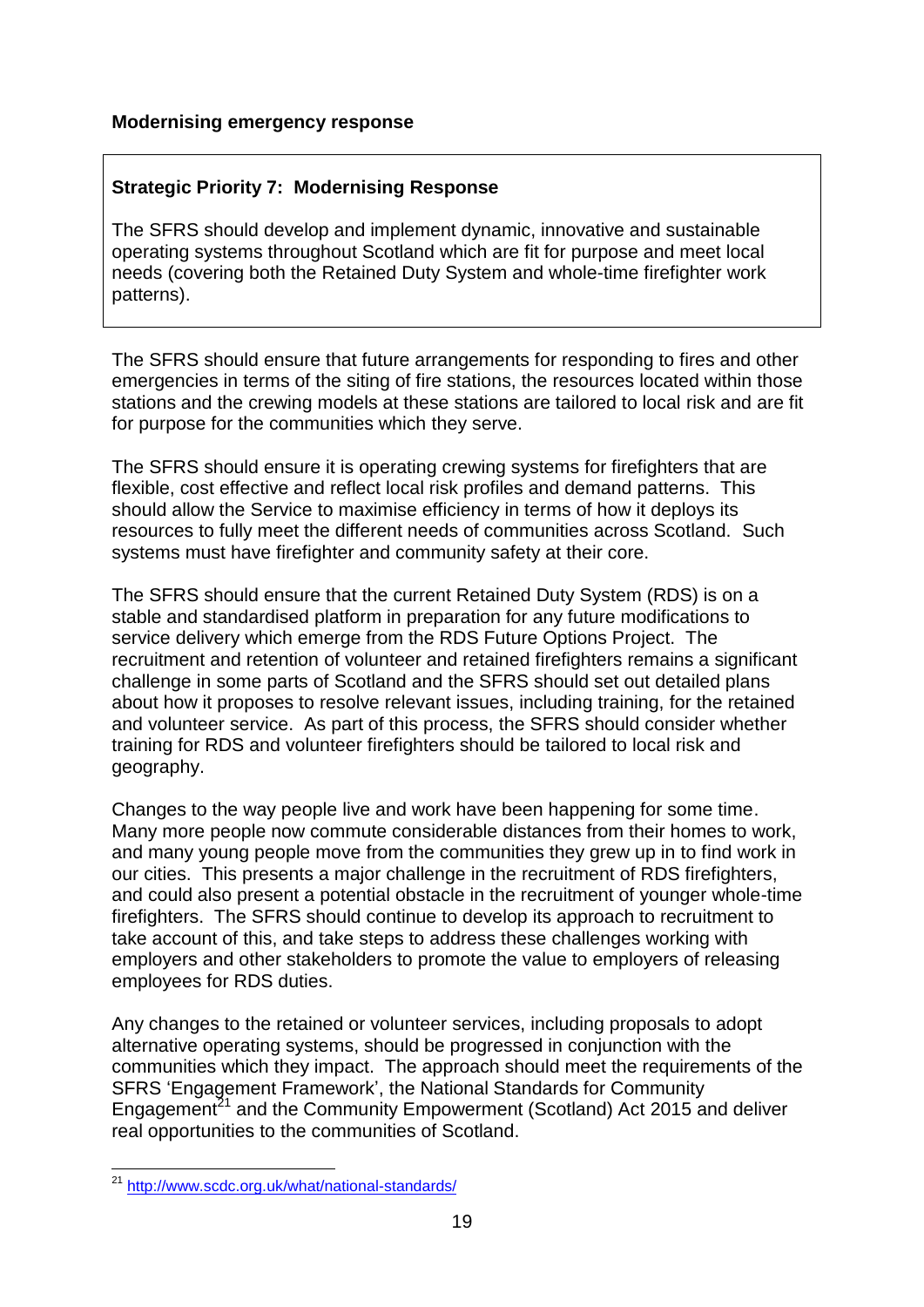#### **Telecommunications systems: current and future use**

The ability to mobilise and communicate with resources effectively, in even the most remote areas of Scotland, is vital to keeping communities and firefighters safe from harm. Effective communications systems also allow firefighters dealing with an incident to call for additional support if needed. SFRS should ensure that all communications systems are kept under regular review to ensure their operational efficiency and effectiveness.

The SFRS, in common with Fire and Rescue Services in England and Wales, currently use the Firelink system (provided by Airwave). Police and Ambulance Services in Scotland, England and Wales also use Airwave systems, meaning that the three emergency Services can communicate easily with each other via radio.

Firelink is provided via a GB-wide contract between the UK Government (who act as agents for the Scottish Ministers in relation to Scotland) and Airwave. Although mainly managed at a GB level, it is vital that the SFRS has the appropriate skills, knowledge and relationships with Firelink Management Team and Airwave to ensure that Scotland-specific issues can be identified, managed and resolved without negatively impacting on Firelink and, therefore, the ability to mobilise appliances. The SFRS should continue to look to use Firelink in the most efficient way – both in terms of use of the network and in terms of mobilising appliances.

As the Firelink contract ends towards the end of this decade, along with other Airwave contracts, work is already underway to procure and implement future communications capacity through a GB-wide programme – the Emergency Services Mobile Communications Programme (ESMCP) – led by the Home Office. During the mobilisation and transition phases of the programme it is vital that the SFRS is fully engaged in the work that is on-going to understand how the new system will operate and is involved in the work necessary to implement the solution within the fire service (e.g. control rooms, vehicle installations and training) to ensure it is used to best effect.

#### **Unwanted Fire Alarm Signals**

#### **Strategic Priority 8: Unwanted Fire Alarm Signals**

SFRS should develop a new approach to reducing unwanted fire alarm signals (UFAS) demand and road risk. This approach should involve the SFRS Board setting stretching targets to support the Service's Strategic Plan in relation to this priority.

Responding to automatic fire alarms which turn out to be false alarms incurs significant costs, both for the SFRS and building occupiers. In 2014-15 false alarms accounted for 58% of all incidents attended by the SFRS – more than all other incident types. Unwanted Fire Alarm Signals (UFAS) are false alarm signals generated from automatic fire alarm systems or other equipment-related false alarms in non-domestic premises. In 2014-15 UFAS accounted for over half of all false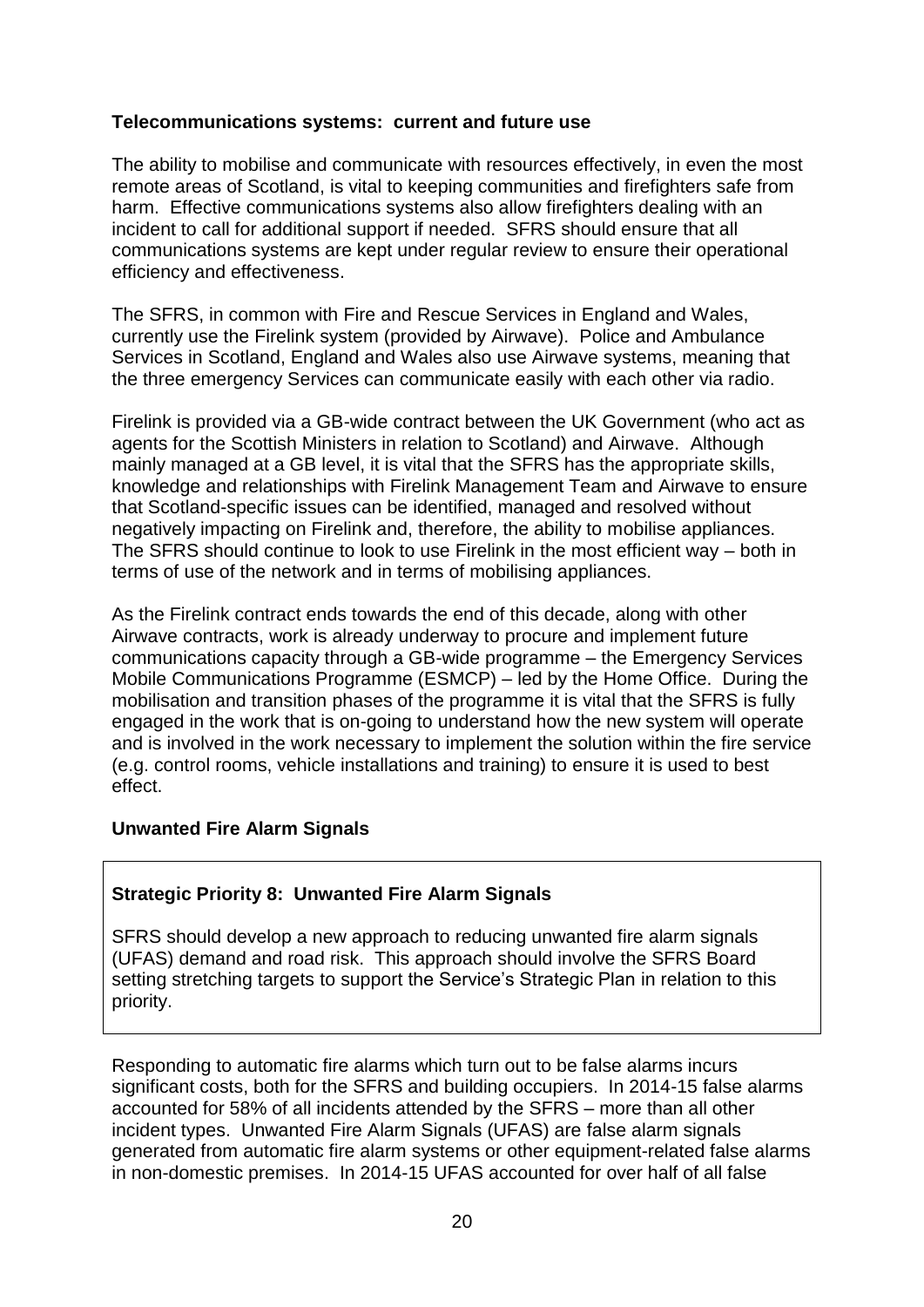alarms. A report by HMFSI in  $2015^{22}$  noted the Service's ambitions to reduce the number of false alarms in Scotland, but that the rate of UFAS has been broadly constant in recent years.

Automatic Fire Alarm (AFA) systems offer potential benefits providing an early alarm of fire, but this needs to be balanced against the low probability that an AFA call is an actual emergency incident, and the risks and costs associated with responding. Emergency response under blue lights and sirens can heighten the risk to firefighter and public safety due to the increased likelihood of vehicle accidents occurring.

The strategy developed by the SFRS should both encourage ownership of the issue by responsible building owners/occupiers, and ensure that the Service challenges and responds only when appropriate. As part of this process they should identify the main sources of UFAS and take all reasonable and practical steps to reduce their incidence. Evidence from elsewhere demonstrates that significant reductions in incidents attended and in weight of response can be achieved.

A marked reduction in UFAS could release significant resources to deploy on more productive and beneficial tasks, including the broader range of prevention and fire safety work noted in Chapter One, and the more innovative intervention work, such as OHCA, covered earlier in this Chapter.

1

<sup>&</sup>lt;sup>22</sup> <http://www.gov.scot/Resource/0048/00486519.pdf>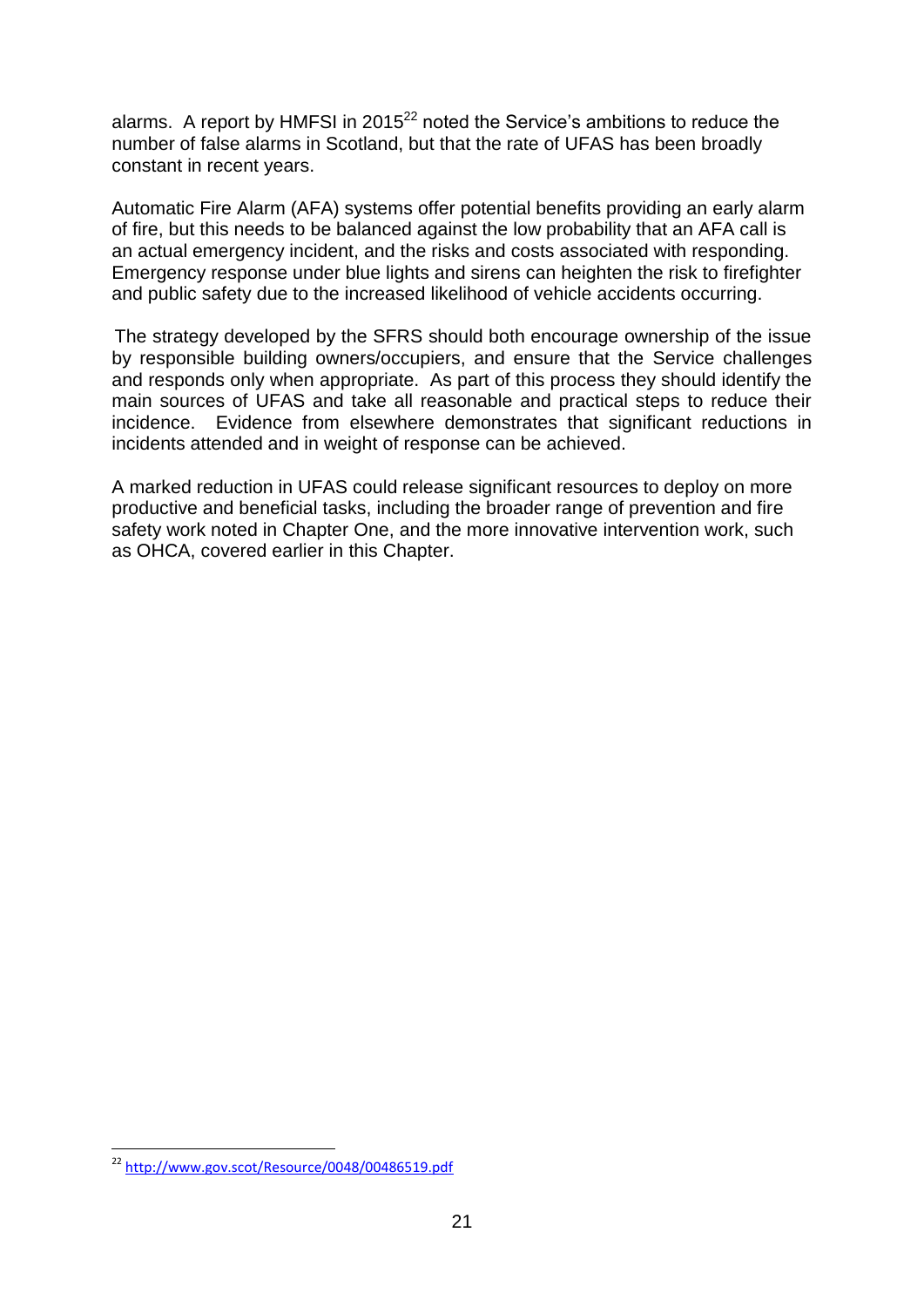## **Chapter 3: Governance, Accountability and Performance**

Effective governance, strong accountability and resilient performance are at the heart of good public services and contribute to the achievement of National Outcome 16 – "our public services are high quality, continually improving, efficient and responsive to local people"s needs".

The SFRS must ensure that it meets the requirements of its governance and accountability arrangements and that it effectively monitors and evaluates its performance in delivering the strategic priorities set out in this Framework. A key factor in achieving that delivery will be continued investment in maintaining the health, safety and well-being and improving the capabilities, capacity and performance of its workforce.

#### **Managing performance**

#### **Strategic Priority 9: Effective Governance and Performance**

The SFRS should ensure it has an effective approach to performance management to support robust scrutiny of the Service at national and local levels. This approach should be regularly reviewed and evaluated in pursuit of continuous improvement. The SFRS should also collect, produce and analyse data and other intelligence to promote the safety and well-being of communities, support operational efficiency and performance improvements (including its partnership contributions) and enable effective public reporting of performance.

Good service performance and effective accountability, both nationally and locally, is reliant on the ability to demonstrate the delivery of continuous improvement through comprehensive, timely performance reporting arrangements and a robust approach to analysis and evaluation. The SFRS should continue to develop robust performance systems to enable it to report publicly on a regular basis. Reports should be open and transparent, and provide the Scottish Government and key stakeholders with accurate, timely and consistent data and information, from which they can assess whether the SFRS"s management arrangements are effective in ensuring it is performing well, providing value for money and delivering across Scotland as a whole.

Performance management systems should play a critical role in driving improvement across the organisation. The SFRS should continue to develop methodologies and systems to collate and analyse data in order to understand future trends and enable resources to be targeted where they are needed most and where they can add the greatest value. The SFRS should ensure that it makes appropriate use of comparable data from other sources to identify improvement opportunities.

Good performance management arrangements will ensure that the SFRS will support the attainment of the National Outcomes as well as operational and corporate service improvements including improved efficiency and productivity. The SFRS should be clear which data and evidence is being drawn upon for these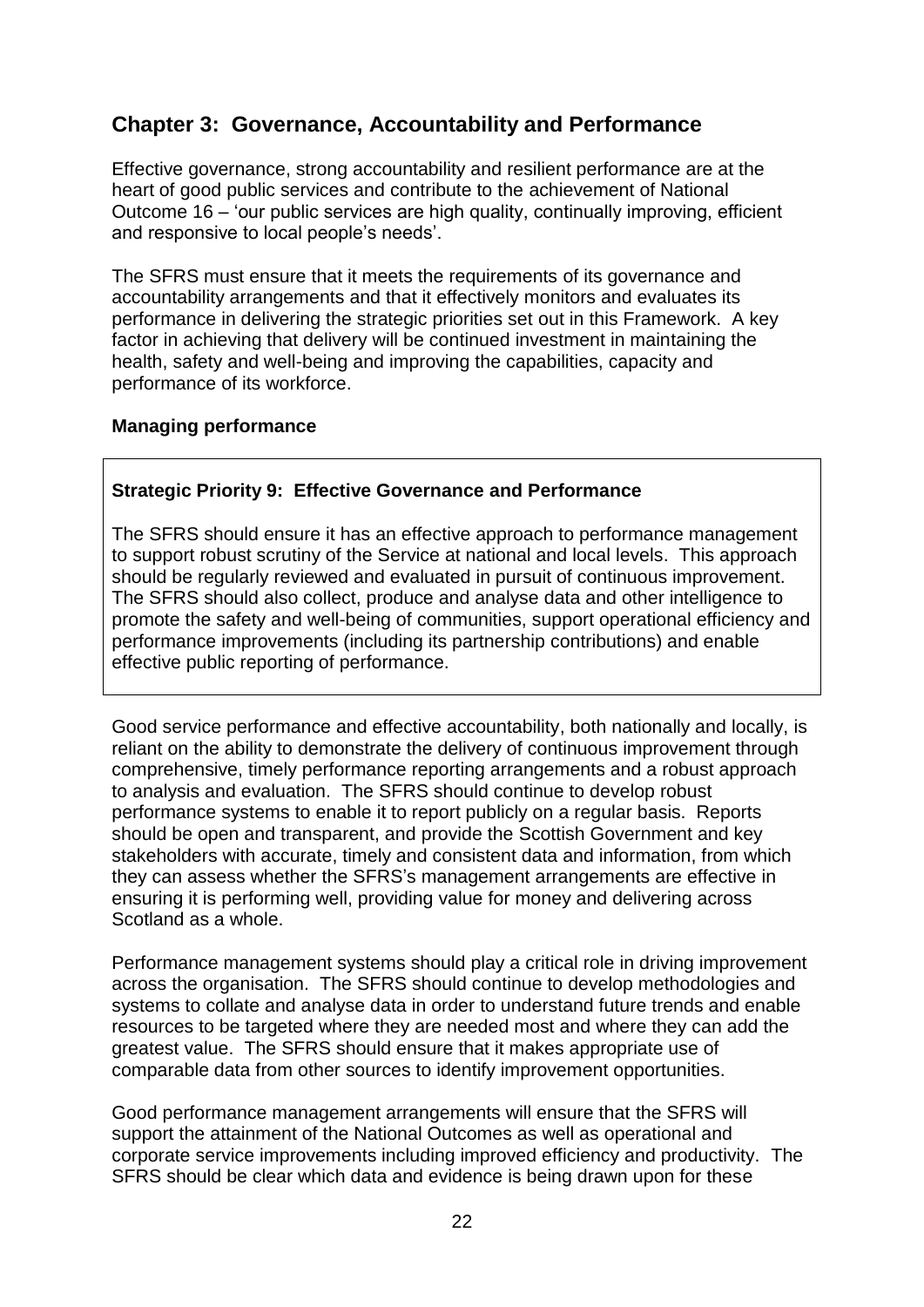purposes and ensure that its reports contain appropriate outcome measures and performance indicators in relation to service delivery and quality, both locally and nationally.

#### **Best Value**

The 2005 Act (as amended by the 2012 Act<sup>23</sup>) sets out the duties of the SFRS in securing Best Value for the people of Scotland. The delivery of an effective and efficient service is set within the context of establishing appropriate governance structures by which the organisation is directed and controlled to achieve objectives. The SFRS 'Governance and Accountability Framework<sup>24</sup>, sets out the governance structures within which the SFRS will operate and defines the key roles and responsibilities for the SFRS and the Scottish Government.

To respond effectively to the changing public sector environment in Scotland and to meet the expectations set out in this Framework the SFRS should maintain its strong commitment to strategic and financial planning to assure the long term sustainability of the functions it delivers. The SFRS should clearly communicate to internal and external stakeholders the outcomes it is working towards, what the intended objectives and goals of those outcomes are, and how its resources will be used to achieve those outcomes.

#### **The SFRS's role as a public body**

As a public body, there are expectations and requirements placed on the SFRS in a range of areas.

The SFRS Board will provide strategic leadership for the SFRS, which will include ensuring the highest standards of governance are complied with; that the SFRS complies with all Ministerial guidance, its Framework document and legislation; and that prudent and effective controls are in place to enable risks to be assessed and managed. The Chief Officer role is to provide operational leadership to the SFRS and ensure that the Board"s aims and objectives are met and its objectives are delivered.

The SFRS"s planning should ensure clear alignment of priorities and objectives while being flexible enough to respond to differing local needs across Scotland and the changing demands of its operating environment. The SFRS should ensure employees fully understand their contribution to objectives and know what is expected of them as part of its planning and operational delivery processes.

<sup>1</sup> <sup>23</sup> Section 39A of the 2005 Act; inserted by section 113 of the 2012 Act. <http://www.legislation.gov.uk/asp/2012/8/section/113>

**<sup>224</sup> [Scottish Fire and Rescue Service Governance and Accountability Framework Document 2013](http://www.gov.scot/Resource/0045/00453919.pdf)** <http://www.gov.scot/Publications/2013/03/2213>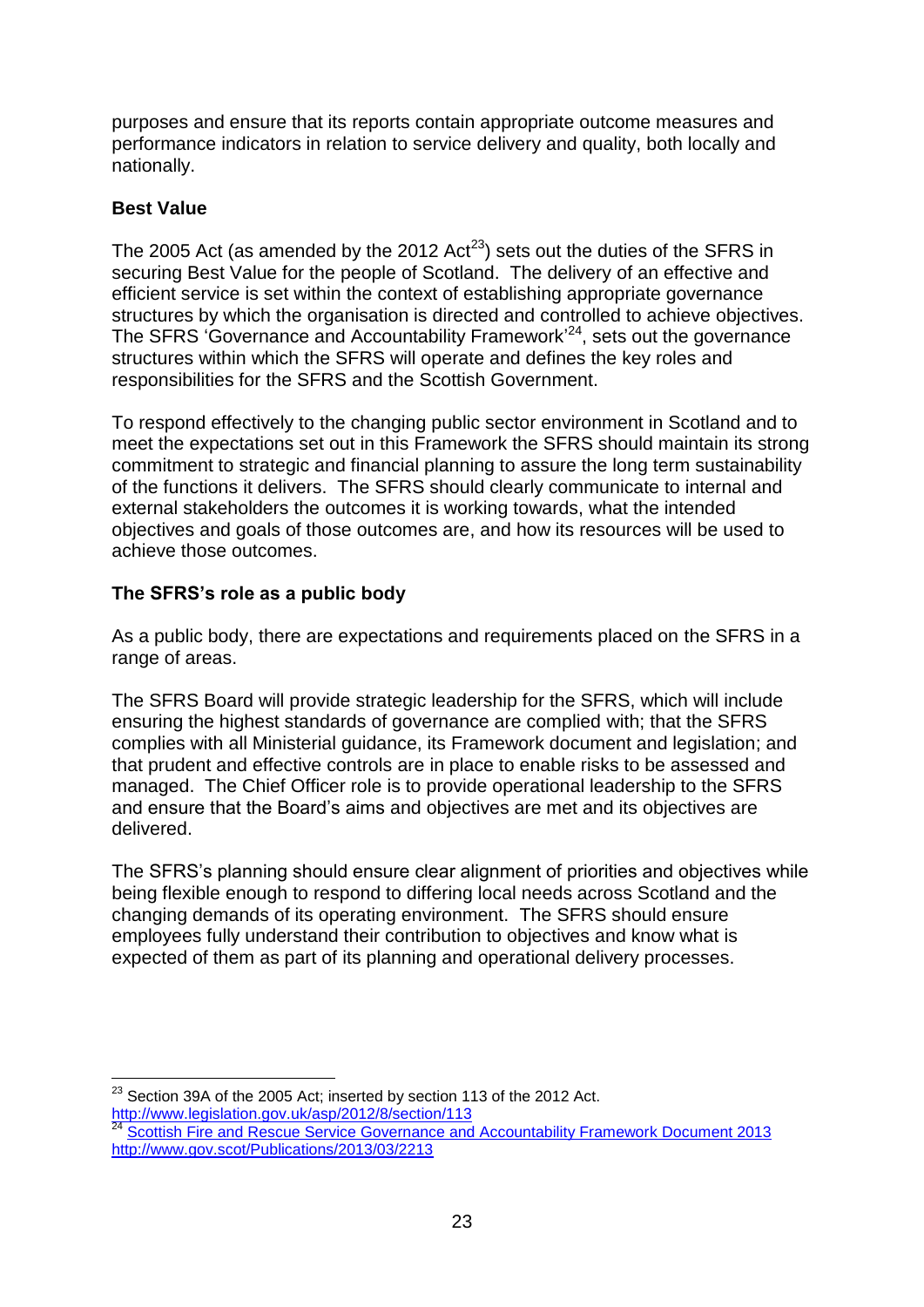#### **Strategic Priority 10: People**

The SFRS should aim to be an employer of choice – maximising the effectiveness of its approach to workforce planning; promoting the safety, health and well-being of all staff; and being a learning organisation with opportunities for all. The SFRS should also seek to be an organisation that is more representative of the people and communities of Scotland that it serves.

The SFRS should aim to have in place an appropriate workforce structure as well as systems which will prepare its employees, through robust and tailored development programmes, to develop their capability to meet current and future needs. In order to do this, the SFRS must invest in its current workforce and plan for the type of workforce it will need in the future.

The SFRS must consider what skills its workforce may need to acquire or develop further in order to maximise their contribution to the Service's transformation and to meet the changing needs of local communities. The SFRS must ensure that the competence of the workforce to deliver core duties is maintained at the same time as developing skills to meet the changing requirements of the services it delivers, thus maximising its ability to contribute to improved outcomes for the communities and people of Scotland.

Succession plans should be developed in the context of SFRS"s own Strategic Plan. The Service should harness appropriate executive support for designing and delivering its succession plans. The Service should set out what it will do, how it will do it and how it will monitor progress, recognising existing strengths and acknowledging the skills, experience and knowledge that it will require in the future.

As a learning organisation, the SFRS must identify opportunities for learning from its past actions, including operational incidents, and ensure that lessons learned become embedded in future behaviour. The SFRS should also work with other organisations to maximise learning and sharing of best practice, including joint multiagency training for responding to a range of incidents.

The SFRS should continue to give the highest priority to the safety, health and wellbeing of its staff and those they serve and protect by encouraging a culture of health and well-being; and by providing and maintaining systems to support and enhance well-being and safety at work. The SFRS should ensure that it takes a collaborative approach on matters of staff safety, health and well-being, and that participation and involvement of employees and their representatives is undertaken when identifying, resolving and improving policy and related practice. This should ensure that workforce development, promoting health and well-being and harmonious industrial relations remain priorities.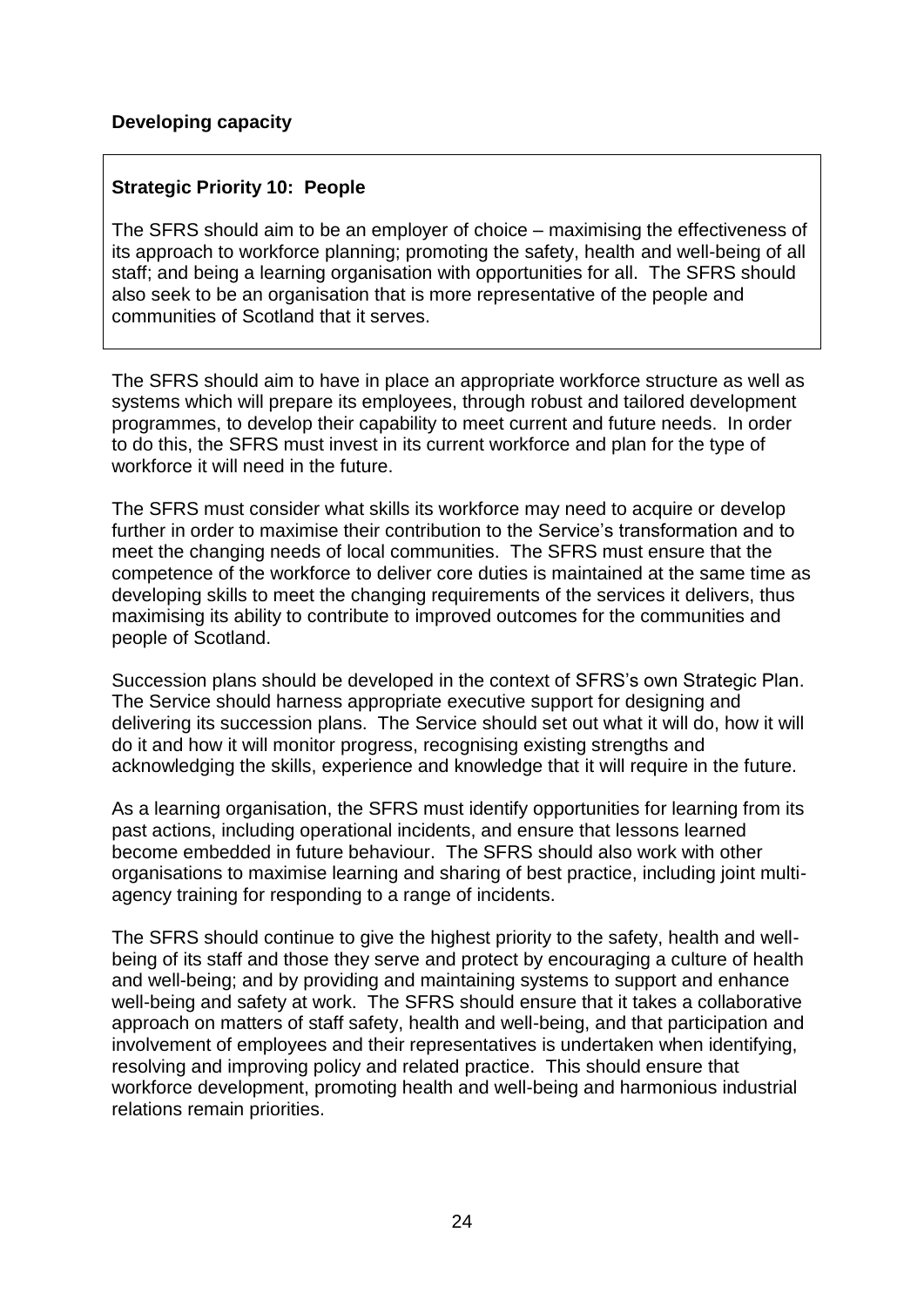#### **Equalities and Human Rights**

The SFRS must, in terms of its obligations under the Human Rights Act 1998 $^{25}$ , act in accordance with the European Convention for Human Rights. The SFRS must also comply with the Equality Act  $2010^{26}$  and the Equality Act 2010 (Specific Duties) (Scotland) Regulations  $2012^{27}$ . Under the general duty within the Equality Act 2010, the SFRS must have due regard to the need to eliminate unlawful discrimination, advance equality of opportunity and foster good relations between different groups. The regulations further specify the actions public bodies are expected to take in meeting this duty. The SFRS will ensure that its decision making and reporting demonstrates how equality issues are considered, including as an element of the SFRS"s improvement processes.

The SFRS must ensure that equality issues have been mainstreamed across all functions of the Service. The SFRS must set, review and report on progress against equality outcomes designed to meet the aims of workforce diversity and mainstreaming of equality issues. Information on the profile of personnel across the protected characteristics must be monitored and reported on, together with other relevant information such as the gender pay gap and adherence to equal pay legislation. The SFRS should also continue to develop systems and processes that will ensure that the equality performance of suppliers is assessed through the procurement process. As part of its work to address equality issues, the SFRS should demonstrate progress on becoming a recognised Living Wage Employer and encourage the uptake of Modern Apprentices across the organisation in recognition of wider Scottish Government aspirations.

Building on the SFRS Equality and Diversity Charter, the SFRS should work towards achieving the Scottish Government"s ambition of a fairer society with a more genderbalanced operational workforce. The SFRS should promote workforce diversity through inclusive recruitment and retention practices and initiatives, including those which support youth employment.

Gender balance issues should also be addressed in terms of senior management and Board roles. There is clear consensus that increasing diversity in the Boardroom and in senior leadership encourages new and innovative thinking, maximises use of talent and leads to better business decisions and governance. The Scottish Government encourages public, private and third sector organisations to sign up to the Partnership for Change<sup>28</sup> and to set a voluntary commitment for gender balance on its Boards of 50/50 by 2020.

Succession planning is critical to ensure that Boards have the skills and diversity of contribution they need to address future challenges and priorities. A key challenge for the SFRS is to identify its Board"s skills and diversity requirements over the medium and long-term as part of its corporate planning process, and develop a strategy for meeting these. Aligning the profile of skills of the Board members with

1

- 26 http://www.iegislation.gov.uk/ukpga/2010/15/part/11/chapter/1
- <sup>27</sup> <http://www.legislation.gov.uk/sdsi/2012/9780111016718/contents>

<sup>&</sup>lt;sup>25</sup> <http://www.legislation.gov.uk/ukpga/1998/42/section/6>

<sup>28</sup> <http://onescotland.org/equality-themes/5050-by-2020/>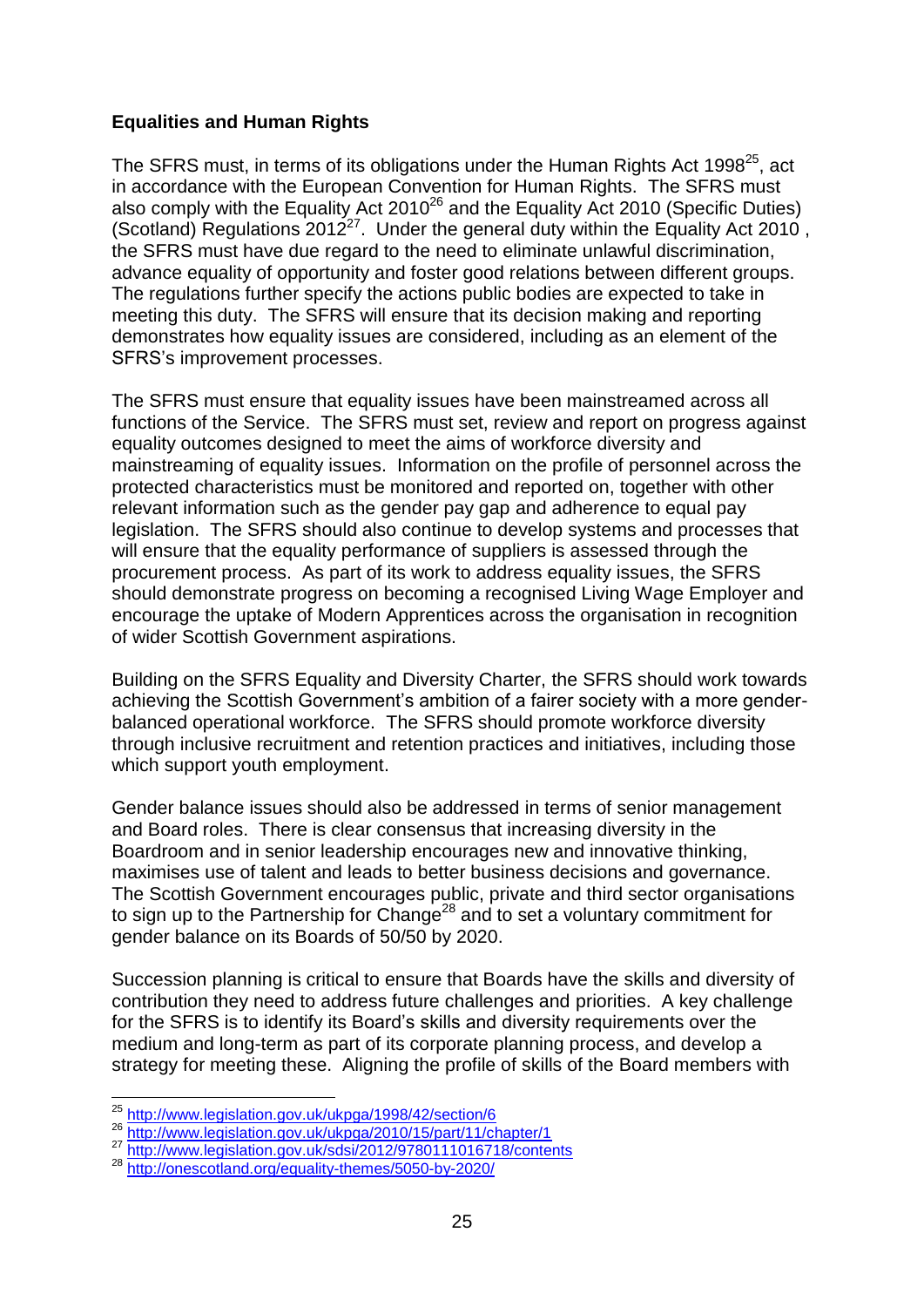the Strategic Plan will ensure that the Board has the right skills to deal with planned business as the work of the Service evolves; and importantly how the Service plans to ensure that happens. This may be through establishing a Nominations Committee to drive the succession planning work, or through a range of initiatives including mentoring, outreach, and establishing diversity champions.

#### **Community Empowerment and Community Planning**

The Community Empowerment (Scotland) Act  $2015^{29}$  ('the 2015 Act') promotes and encourages community empowerment and participation, by creating new rights for community bodies and placing new duties on public authorities. The SFRS is listed as one of the statutory partners under the 2015 Act.

The 2015 Act places specific duties on statutory partner bodies, including to:

- prepare and publish a Local Outcomes Improvement Plan which sets out the local outcomes prioritised for improvement;
- participate with each other in carrying out community planning;
- take account of Local Outcomes Improvement Plans when carrying out their own functions; and
- contribute such funds, staff and other resources as the Community Planning Partnership (CPP) considers appropriate to improve local outcomes in the plan and to secure the participation of community bodies in community planning.

Community planning is a key driver for public service reform at local level. It brings together local public services and the communities they serve. It provides a focus for joint working, driven by strong shared leadership, directed towards distinctive local circumstances. Under the 2015 Act, partners in community planning have a shared leadership role which they should use to ensure that the CPP sets an ambitious vision for, and with, local communities. The CPP and its partners should understand how their collective resources are supporting shared local priorities and whether these are the right resources to enable the CPP to meet its improvement targets and take corrective action where necessary to meet the agreed local priorities. This focused joint working provides powerful potential to improve the lives of local people and address often deep-rooted causes of inequalities. It also generates potential to use preventative approaches to manage future demands on crisis intervention services.

Under the 2015 Act, each CPP is required to produce a Local Outcomes Improvement Plan which provides a shared and explicit plan for local communities in each CPP area. Each CPP should use its understanding of local needs, circumstances and opportunities to identify those areas within the area of the community planning partnership for which it will undertake locality planning. Locality

<sup>1</sup> <sup>29</sup> <http://www.legislation.gov.uk/asp/2015/6/contents/enacted>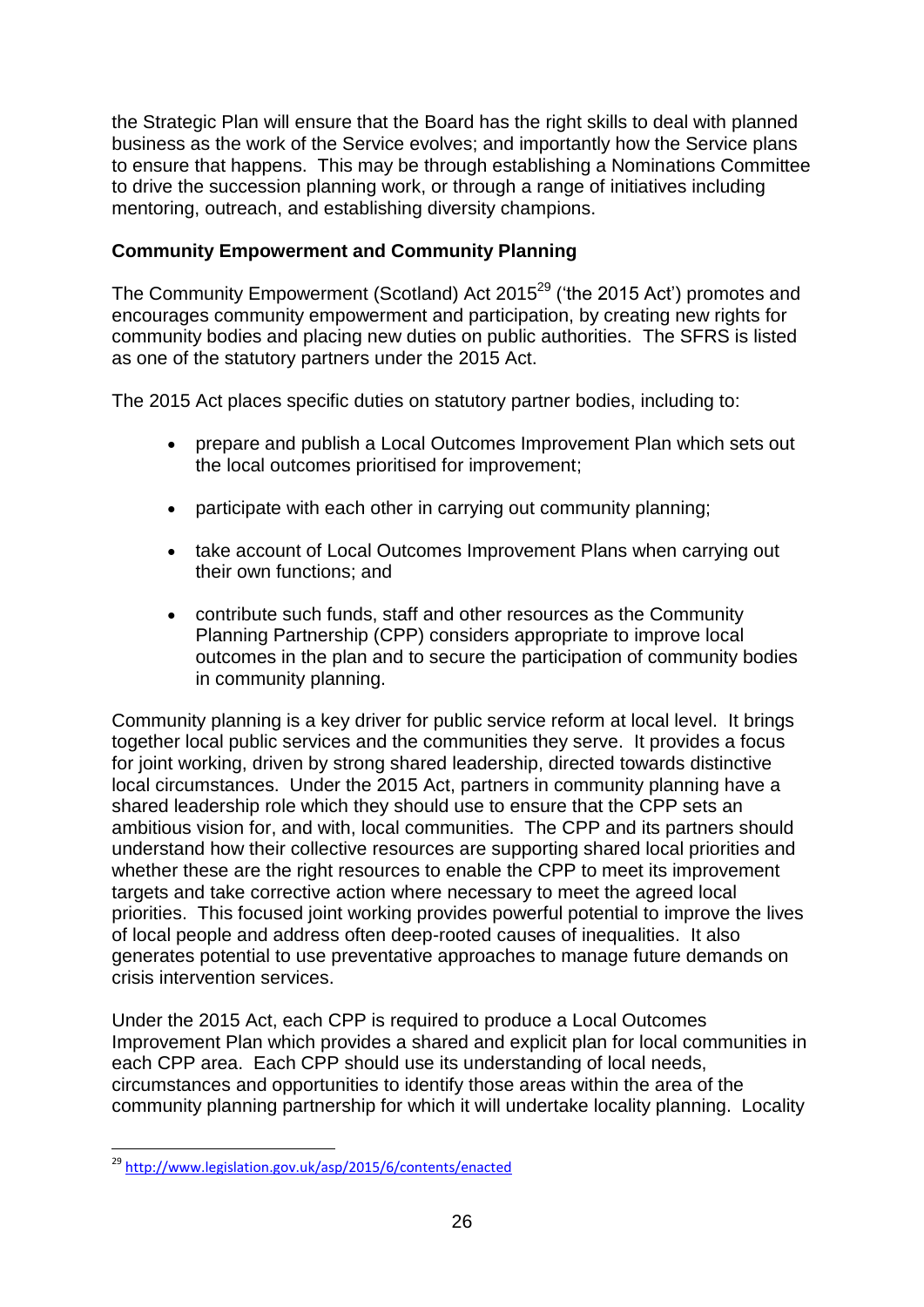planning identifies where communities experience significantly poorer outcomes than elsewhere in the area of the CPP or elsewhere in Scotland, so that as a partnership the CPP can act with, and for, the community to reduce inequalities.

The voices of communities themselves are integral to successful community planning. CPPs should provide such resources as they consider appropriate to secure the participation of community bodies in community planning. CPPs and partners should be able to demonstrate, including to local communities through annual progress reports, how they are working effectively in partnership to improve outcomes as part of how they are held to account.

The SFRS should view community planning as an opportunity to engage with a range of partners and pool collective resources in order to drive improvements in outcomes in which it has interests. These may be both shared and interdependent, and can contribute to the achievement of their own organisational objectives.

#### **The new model for Community Justice**

The Community Justice (Scotland) Act 2016 $30$  provides the statutory basis for a new model for community justice in Scotland. The new model will come into effect from 1 April 2017 and places the responsibility for local strategic planning, monitoring and delivery of community justice outcomes with statutory community justice partners including the SFRS.

The new model delivers a community solution to achieving improved outcomes for community justice; to preventing and reducing further offending; and to supporting desistance. The model therefore provides an opportunity for the SFRS to collaborate in the planning and delivery of improved community justice outcomes.

#### **The Children and Young People (Scotland) Act 2014**

This legislation is a key part of the Scottish Government's strategy for making Scotland the best place in the world to grow up. The Children and Young People (Scotland) Act 2014 $^{31}$  (the '2014 Act') places specific duties on the SFRS as a corporate parent to improve how the organisation supports looked after children and care leavers.

The SFRS is required under sections 59-61 of the 2014 Act to produce a plan and report on how it is exercising its corporate parenting duties, including its planning and collaborating functions.

1

<sup>&</sup>lt;sup>30</sup> <http://www.legislation.gov.uk/asp/2016/10/contents>

 $\frac{31 \text{ http://www.legislation.gov.uk/asp/2014/8/scheduling}}{21 \text{ http://www.legislation.gov.uk/asp/2014/8/scheduling}}$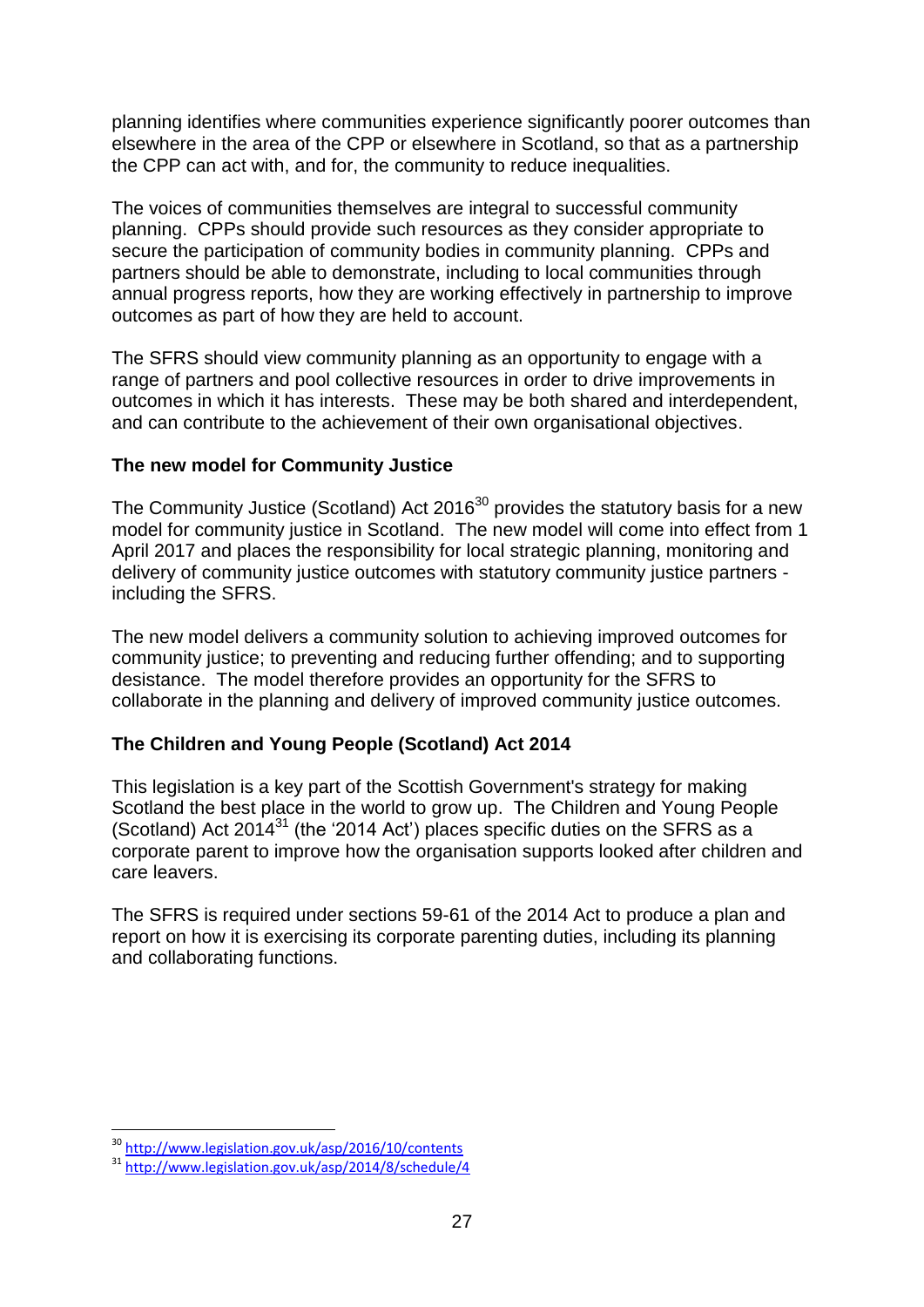#### **Climate Change**

Under section 44 of the Climate Change (Scotland) Act  $2009^{32}$ , public bodies are required to: carry out their activities and operations in ways which help contribute to the Scottish Government"s headline emissions reduction targets; contribute to climate change adaptation; and act sustainably.

More recently, under section 46 of the Act, the Climate Change (Duties of Public Bodies: Reporting Requirements) (Scotland) Order 2015<sup>33</sup>, listed the SFRS as a public body major player. This Order came into force on 23 November 2015 following public consultation and parliamentary scrutiny.

As a result, the SFRS is required to submit a report on compliance with the climate change duties annually. The first mandatory SFRS"s report for the period 1 April 2015 to 31 March 2016 must be submitted to Scottish Ministers by 30 November 2016, and each reporting year thereafter. Responsibility for enabling and reporting compliance with the climate change duties rests with the SFRS.

In this context, public bodies are expected to lead by example in combatting the impacts of climate change and contribute to Scotland"s ambitious emission reduction targets. It is therefore important that responsibility for driving forward the SFRS climate change action is allocated to a senior Board member to deliver through specific objectives in the corporate business plan to effectively manage overall business performance and compliance with the climate change duties.

#### **Digital Strategy**

1

Digital technology is a key enabler of improved, user-centric public services. Building on our national digital public services strategy<sup>34</sup>, the Scottish Government is committed to increasing the pace of digital transformation of public services. Central to this is the development of a national digital ecosystem of shared infrastructure, services and standards, which will enable service improvements and operating efficiencies, allowing the public sector to focus itsresources on improving front-line services. The SFRS should consider the Scottish Government's national digital public service strategy when taking forward any digital transformation plans within the Service.

<sup>&</sup>lt;sup>32</sup> <http://www.legislation.gov.uk/asp/2009/12/section/44>

<sup>33</sup> <http://www.legislation.gov.uk/ssi/2015/347/contents/made>

<sup>34</sup> <http://www.gov.scot/Publications/2012/09/6272>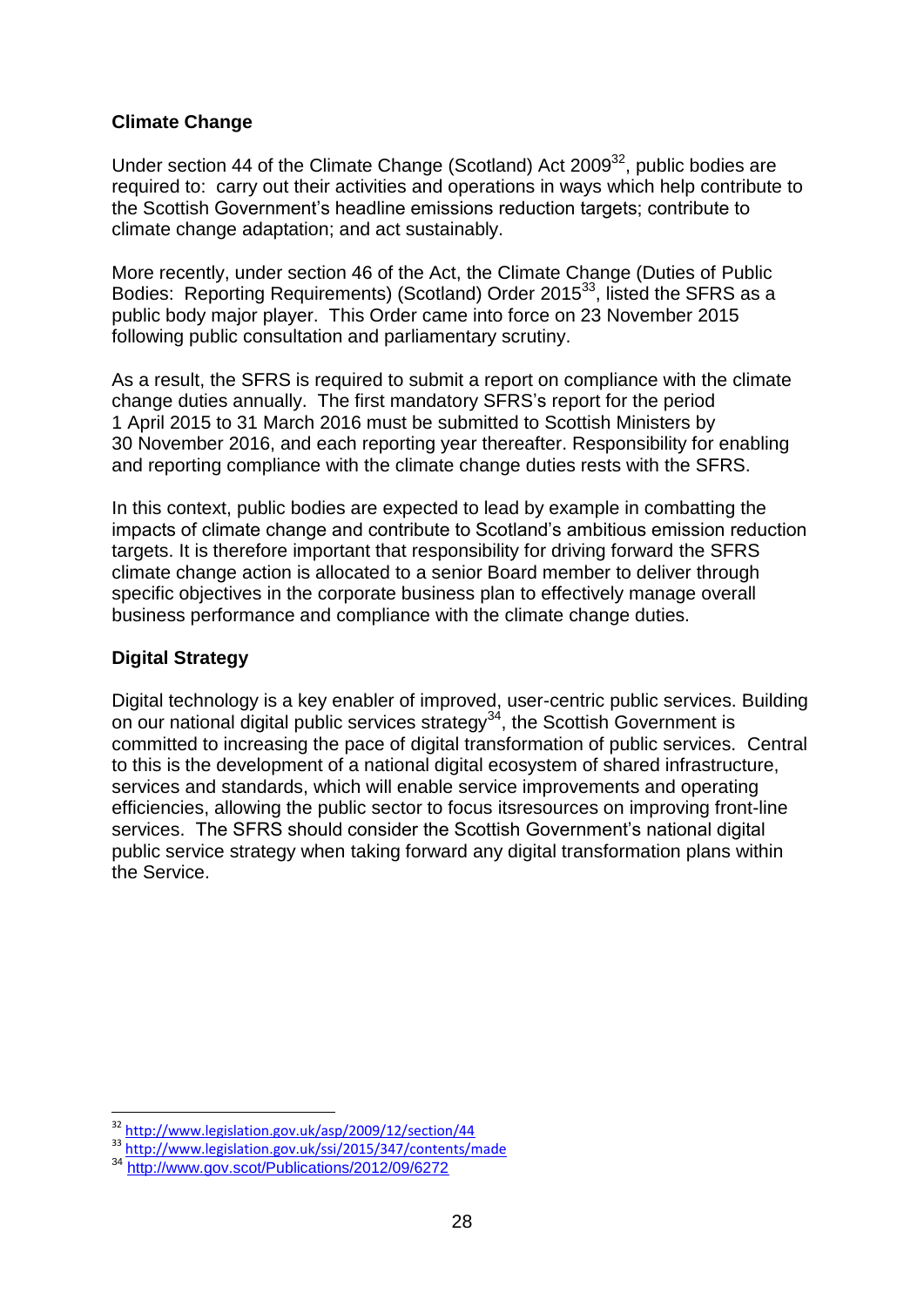## **STRATEGIC PRIORITIES**

#### **Performance Measures**

1. The SFRS must, in discussion with the Scottish Government, specify appropriate performance measures to support its Strategic Plan, for the delivery of outcomes relating to the strategic priorities and objectives set out in this Framework.

#### **Safety, Well-being and Prevention**

2. The SFRS should fully contribute to improving the safety and well-being of Scotland"s communities and must continue to build on the successful focus on prevention. It should ensure that there is a clear process for working with partners to identify the risks faced by communities and individuals so that the SFRS can target activity on a risk-based approach and where it can most effectively improve safety and contribute to addressing inequalities within and between communities.

#### **Response and Resilience**

3. The SFRS should work with other public sector partners to evolve a holistic and dynamic process of identification, evaluation and assessment of community risk and Best Value in order to prioritise and target its use of resources to ensure an appropriate response to incidents across Scotland and support improved outcomes for communities. As part of this approach, the SFRS should promote optimal command, control, communication and tri-service co-operation in response to incidents.

4. The SFRS should support effective multi-agency emergency planning and response arrangements including contributing fully to the work of Regional and Local Resilience Partnerships in assessing risk; and preparing, planning for, responding to and recovering from major and catastrophic incidents and threats. When working with other responders, the SFRS should play a key role in building community resilience and protecting both Scottish and UK critical infrastructure assets.

#### **Partnership**

5. Community planning and partnership working with other services and communities should be embedded throughout the SFRS. Building on its existing Engagement Strategy, the SFRS should proactively seek collaborative opportunities and innovative ways of working in partnership with other blue light services/key stakeholders to improve outcomes for communities and should ensure effective stakeholder engagement in its approach to all its work including partnership working.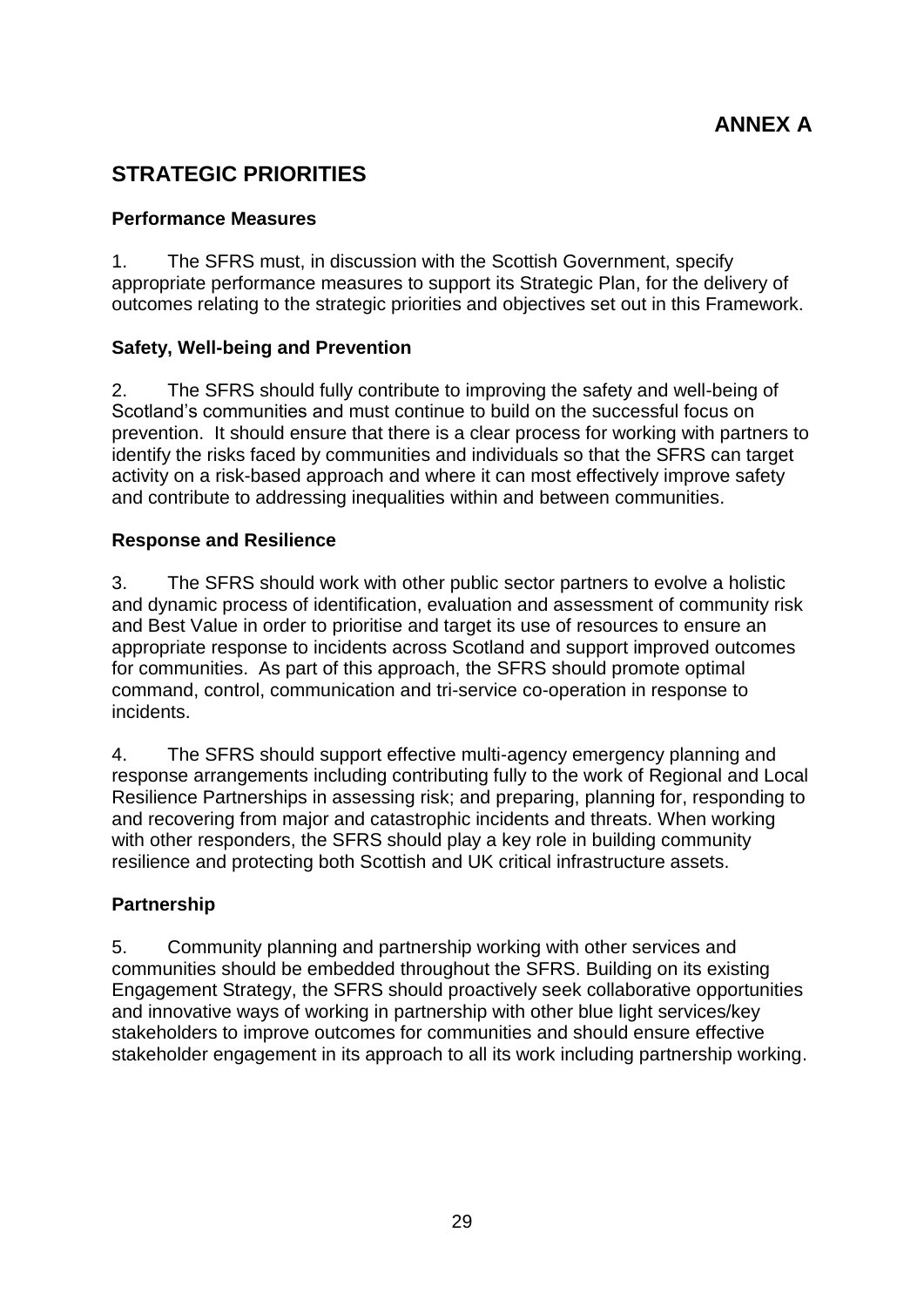#### **Service Transformation**

6. The SFRS should continue to ensure that the benefits of Fire Reform are fully realised, evidenced and tracked, and it should explore through Service redesign new and innovative ways in which it can improve the safety and well-being of communities throughout Scotland by building on the traditional roles carried out by the Service.

#### **Modernising Response**

7. The SFRS should develop and implement dynamic, innovative and sustainable operating systems throughout Scotland which are fit for purpose and meet local needs (covering both the Retained Duty System and whole-time firefighter work patterns).

#### **Unwanted Fire Alarm Signals (UFAS)**

8. SFRS should develop a new approach to reducing unwanted fire alarm signals (UFAS) demand and road risk. This approach should involve the SFRS Board setting stretching targets to support the Service"s Strategic Plan in relation to this priority.

#### **Effective Governance and Performance**

9. The SFRS should ensure it has an effective approach to performance management to support robust scrutiny of the Service at national and local levels. This approach should be regularly reviewed and evaluated in pursuit of continuous improvement. The SFRS should also collect, produce and analyse data and other intelligence to promote the safety and well-being of communities, support operational efficiency and performance improvements (including its partnership contributions) and enable effective public reporting of performance.

#### **People**

10. The SFRS should aim to be an employer of choice – maximising the effectiveness of its approach to workforce planning; promoting the safety, health and well-being of all staff; and being a learning organisation with opportunities for all. The SFRS should also seek to be an organisation that is more representative of the people and communities of Scotland that it serves.